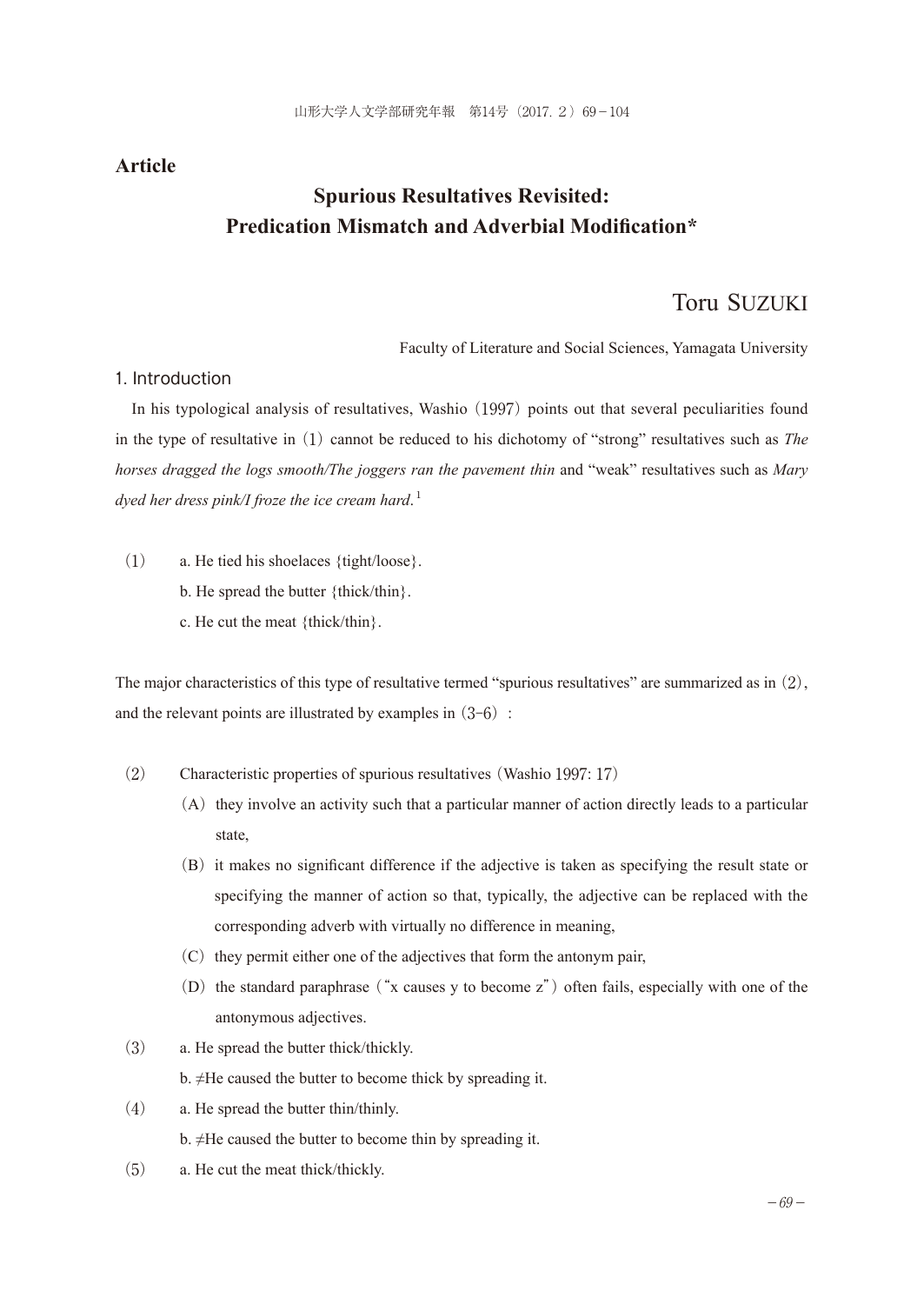b.≠He caused the meat to become thick by cutting it.

(6) a. He cut the meat thin/?thinly.

b. ≠He caused the meat to become thin by cutting it.

Unfortunately, though, Washio (1997) merely suggests that the use of adjectives in spurious resultatives is somewhat "adverbial" in nature, leaving open the question of why their properties, as described in (2), are not found in normal resultatives (either "strong" or "weak" resultatives in his classification). The leading question to be discussed in this article is whether spurious resultatives are qualified for a third independent category within the classification of resultatives. This paper will claim that spurious resultatives and weak resultatives in Washio's (1997) sense can be unified under the same category, namely, under spurious resultatives, rather than under weak resultatives. In other words, I argue that the category of spurious resultatives is the larger, that it subsumes weak resultatives, and that they stand in stark contrast to true resultatives (to be characterized below), which roughly correspond to Washio's (1997) strong resultatives.

The present article is organized as follows. In section 2, I examine Washio's characterization of spurious resultatives and reformulate their properties in terms of adverbial modification and predication mismatch. In section 3, verbs that typically appear in spurious resultatives are discussed and characterized as verbs of transformation consisting of two subclasses, verbs of change in configuration and verbs of change in shape/appearance, each focusing on a different aspect of change in transformation. Section 4 argues that, in terms of the function and interpretation of result phrases, spurious resultatives and weak resultatives can be unified, with certain differences between the two categories reduced to different dispositions on a continuum of varied types of transformation. Section 5 looks into a type shifting analysis of Japanese spurious resultatives (Imoto 2009 among others), which I essentially adopt in analyzing their counterparts in English. In section 6, based on the extended characterization of spurious resultatives developed in this article, I reformulate the major resultative dichotomy of true resultatives vs. spurious resultatives. Section 7 discusses some consequences of the present study and section 8 concludes the discussion.

## 2. Revisiting spurious resultatives

#### 2.1. Adverbial adjectives

In this section, I focus on two main features of spurious resultatives which serve to derive their adverbial characteristics as originally discussed in Washio (1997).

If spurious resultative phrases function as adverbials as in Washio (1997), they should be expected to behave like true adverbials in some syntactically and semantically relevant respects. One of the suggestive facts is that spurious resultative phrases are naturally put into the interrogative by using how-questions in contrast to true resultative phrases (the examples in (7) are from Horrocks and Stavrou (2003: 317)):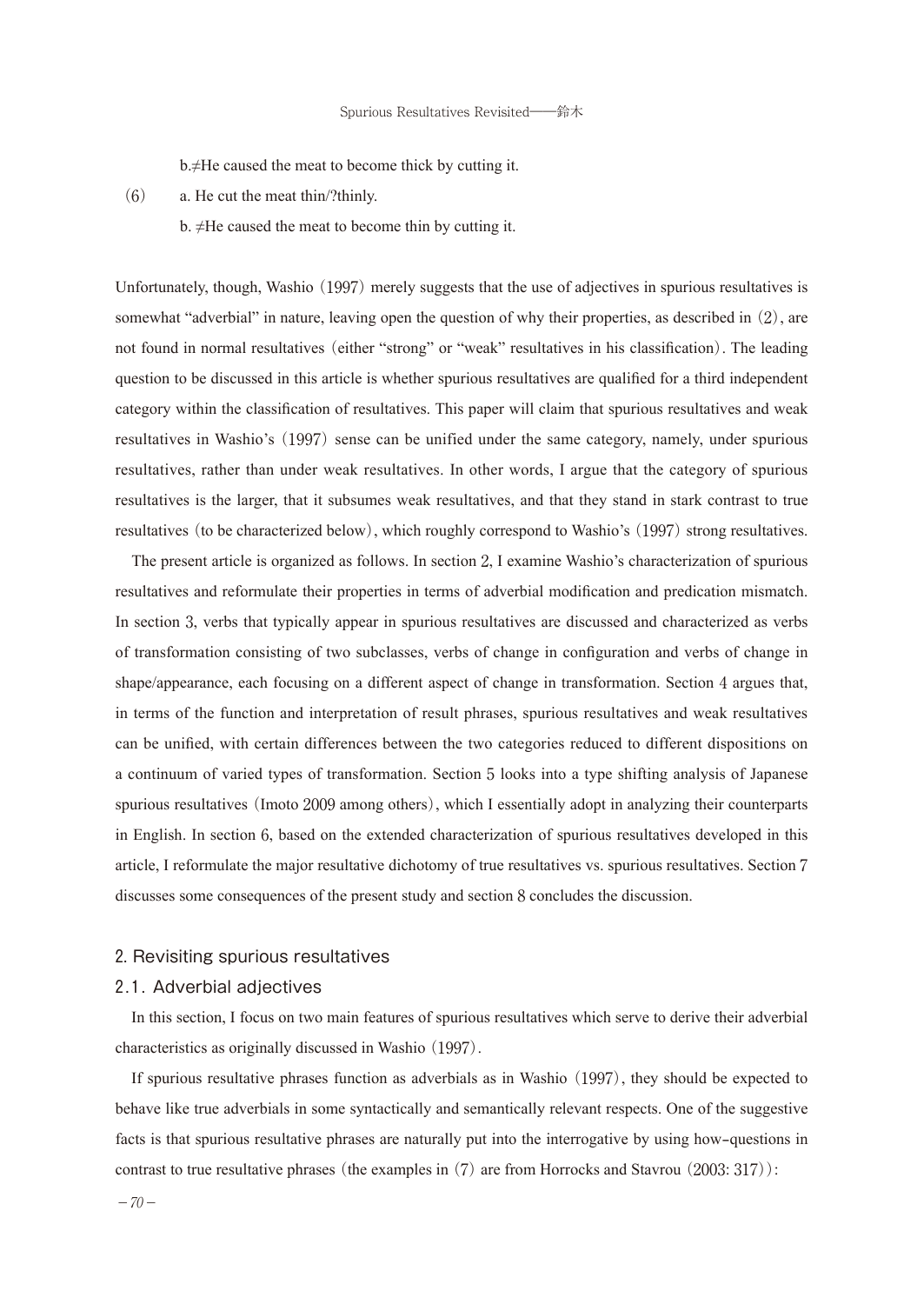#### 山形大学人文学部研究年報 第14号(2017.2)69-104

| (7)                             | a. How did s/he cut the onion?       | ' thin                   |
|---------------------------------|--------------------------------------|--------------------------|
|                                 | What color did s/he paint the house? | / red                    |
| b. How did s/he wipe the table? |                                      | $/$ *clean, vigorously   |
|                                 | How did s/he beat the metal?         | $/*flat$ , with a hammer |

These observations seem to suggest that the apparent adjectives thin in *He cut the onion thin* and red in *She painted the house red* are functionally comparable to the manner adverbs like *quickly*, *slowly*, and *sloppily* as opposed to "true" adjectives in *She wiped the table clean* and *He beat the metal flat*.

Another significant fact about their adverbial character is that adjectives in spurious resultatives typically seem to largely overlap the lexical class of "adverbial adjectives" or "flat adverbs." They assume a single common morphological form, whether they function as adjectives or adverbs. Thus, as shown in (8), adjectives of this class are often used as adverbs that modify verbal events or manner. The following examples are taken from Quirk et al.  $(1985: 407)$ :<sup>2</sup>

(8) a. *clean* clothes; play the game clean b. a *deep* breath; live deep in the woods c. a *flat* country; I'm *flat* broke. d. *light* weapons; She travels *light*.

Huddleston and Pullum (2002: 568) give a sample of adjective-adverb pairs of the same kind as shown in  $(9)$ :<sup>3</sup>

(9) clean, clear, dear, deep, direct, fine, first, flat, free, full, high, last, light, loud, low, mighty, plain, right, scarce, sharp, slow, sure, tight, wrong

This type of adjective typically possesses a lexical opposite, together forming a non-complementary opposition where each member and its lexical opposite generally exist on a scale with a mid-interval left open to contextual interpretation (cf. Cruse 1980, 1986). Examples of such pairs include *deep/shallow*, *long/short*, *fast/slow*, *wide/narrow*, *heavy/light*, *large/small*, and *thick/thin*. <sup>4</sup> From a psycholinguistic viewpoint they might be characterized as "most perceptually salient" core words which mark prototypical sensory perception such as size (*long/short*), weight (*heavy/light*), and color (Carter 2004: 115).

The existence of adverbial adjectives as a lexical class might suggest that at least some of the (spurious) resultative adjectives can be analyzed potentially as adverbs, instead of true adjectives. In this connection, note also that some of such lexical items can be found, often in colloquial use, as intensifying modifiers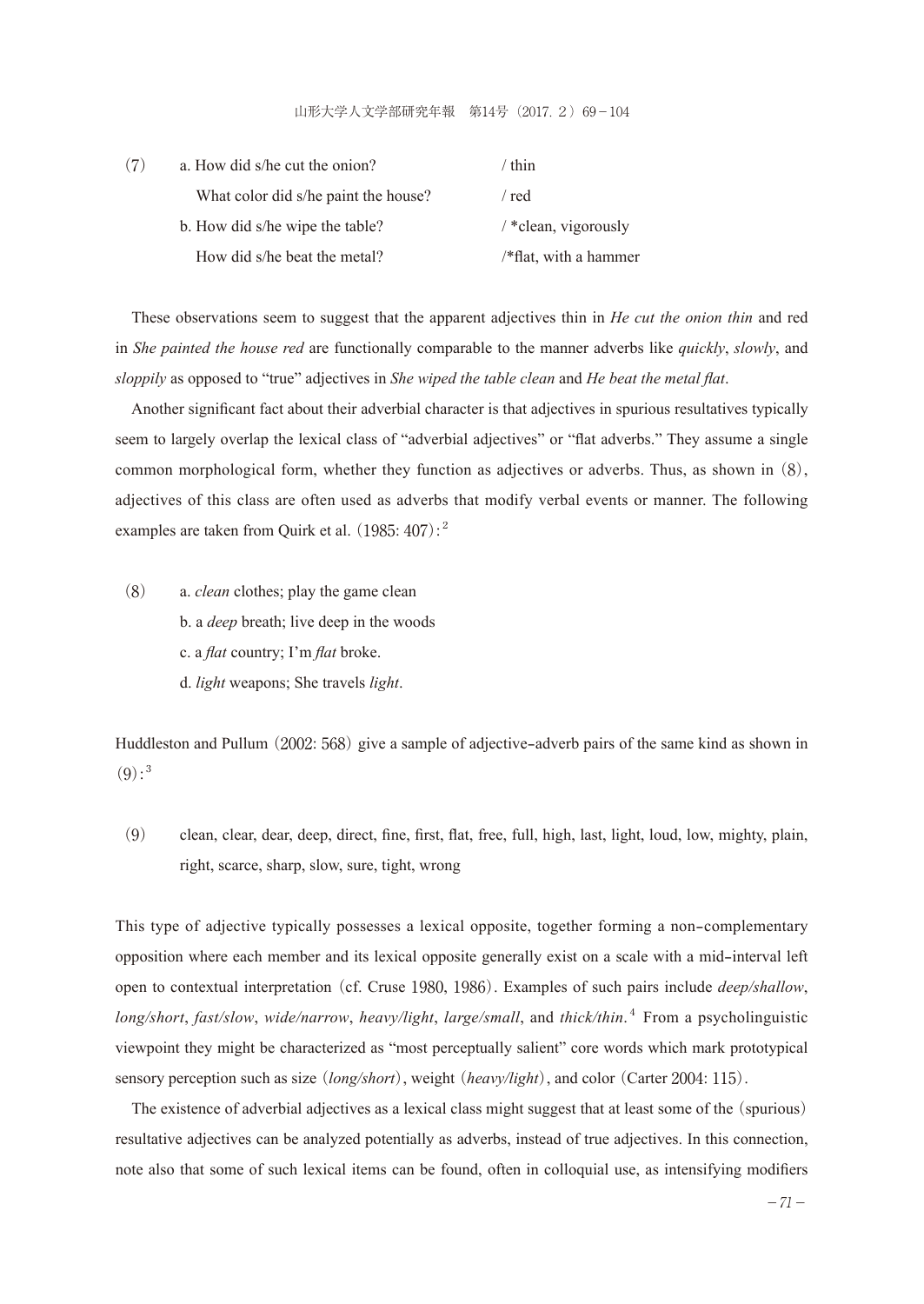to adjectives, PP locatives or verbs, something typical of adverbials. In the following examples, adverbial adjectives are shown in italics:

- (10) a. She just stood there with her eyes *wide* open.
	- b. She was *wide* awake.
	- c. Volcanic eruptions spread dust *high* into the stratosphere.
	- d. He fell *flat* on the floor.
	- e. The car stopped *sharp*.

 Interestingly, these adverbial adjectives generally have derivationally related -*ly* adverbial forms and the two variants are often used interchangeably with certain semantic connotations, although subtle judgment on the differences between the two variants seems to suggest that there is a certain indeterminacy in the speaker's choice (see Geuder 2000, Broccias 2004, 2008, 2011, Iwata 2006, and Levinson 2010; see also Quirk et al. 1985 and Huddleston and Pullum 2002). For example, Broccias (2008: 6, fn.4) argues that  $-ly$  adverbs seem to correlate with subjective/abstract properties and adjectives with objective/concrete properties (*She fixed the car perfectly/#perfect*), while Iwata (2006: 467) claims that the -*ly* adverbs can be used only when they elaborate the outcome of verbal actions (\**The lake froze solidly/\*He painted the wall redly*). Both analyses are able to account for part of the relevant data in their own way, although there seem to be multiple factors involved in a complex fashion.

While admitting that there are certain semantic gounds for choice between the two, it seems to me for the present purposes rather pointless to pursue a reliable criterion for distinguishing between adjective and adverb status, since most of these lexical items are already listed in dictionaries as both adjectives and adverbs and speakers are not always consciously aware of which is which categorially. Furthermore, in English, unlike French for example, an explicit grammatical agreement system for adjectives has been lost and thus we do not have a principled way to distinguish the two categories in question when they appear in the same syntactic position in the same form, that is, without -*ly*. For these reasons, it seems to be too simplistic to regard bare adjective variants as adjectives and -*ly* variants as adverbs. Thus, in the present article, I take the middle ground where the categorial status of apparent adjectives without -*ly* can be either adjective or adverb as far as the context allows, leaving open the question of categorial distinction between the two and adopt the term "adverbial adjectives" to refer to the result phrases in spurious resultatives without implying that they are necessarily true adjectives in category.<sup>5</sup>

#### 2.2. Predication mismatch

One of the most intriguing observations about spurious resultatives is that establishing a proper

 $-72-$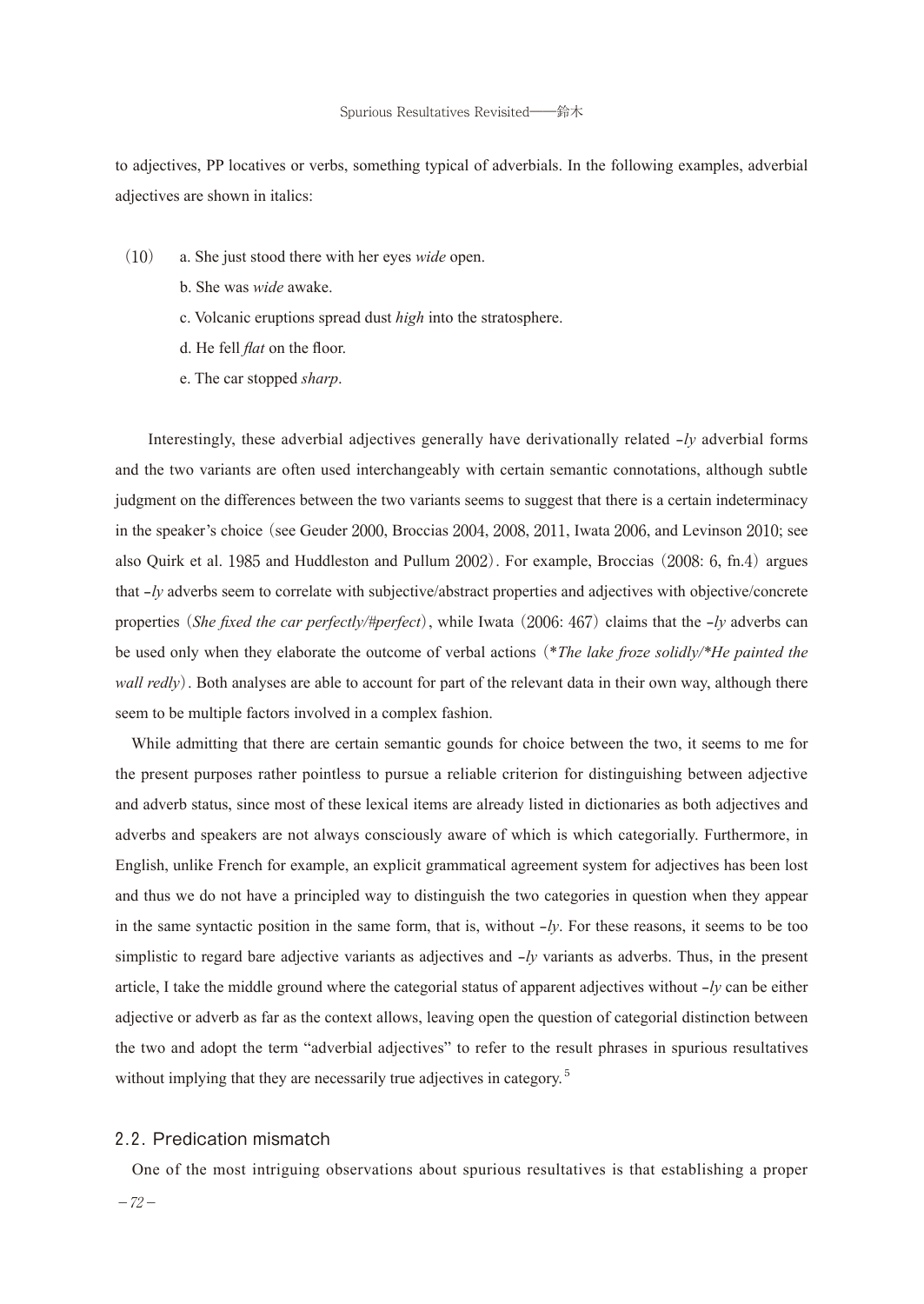predicative relationship between the theme object and the resultative phrase in spurious resultatives is often not straightforward (see Iwata 2006 and Levinson 2010). Although Washio (1997) does not go into detail about the reason why the standard causative paraphrase often fails in spurious resultatives, I suggest that this is because predication  $(=$  subject + predicate) does not always hold in spurious resultatives between an NP in object position and the resultative phrase. In the following examples  $(11-15)$ , the  $(b)$ -examples are intended to describe the situations literally reflecting the predicative relationships embedded in the resultatives of the (a)-examples, while the (c)-examples are more appropriate descriptions of the events in the (a)-examples. Notice that in (11-15) the (b)-examples generally sound more deviant in comparison to the (c)-examples:

- (11) a. He tied his shoelaces {tight/loose}.
	- b. His shoelaces are/became {tight/loose}.
	- c. The knots of his shoelaces are/became {tight/loose}.
- $(12)$  a. He spread the butter {thick/thin}.
	- b. \*The butter is/became {thick/thin}.
	- c. The spread of butter is/became {thick/thin}.
- (13) a. He cut the meat {thick/thin}.
	- b. \*The meat is/became {thick/thin}.
	- c. The slices of the meat are/became {thick/thin}.
- (14) a. He opened the window {wide/narrow}.
	- b. \*The window is/became {wide/narrow}.
	- c. The opening of the window is/?became {wide/narrow}.

To illustrate the point further, consider (13a). When *he cut the meat thick*, it is not the meat itself, but rather each slice of it produced by the act of cutting that became *thick*. Thus, predicating directly the result phrase *thick* of the object *the meat* fails to capture the situation correctly. The same exposition applies to the other examples. What they share is a peculiar interpretation in which the host to be predicated by the result phrase should be construed as an entity "created" or "derived" from the original material through a process of change. In rhetorical terms, the process of change here shifts the reference of the theme argument from the original entity to its resultant product through synecdoche (based on part-whole relationship) or metonymy (based on adjacency). Thus, spurious resultatives can be characterized by a predication mismatch between the syntactically implicit, created entity and the result phrase that is only apparently predicated of the explicitly realized object. We might say, alternatively, that spurious result phrases are "non-predicative" in that they do not function as a true predicate in the strict sense of the term.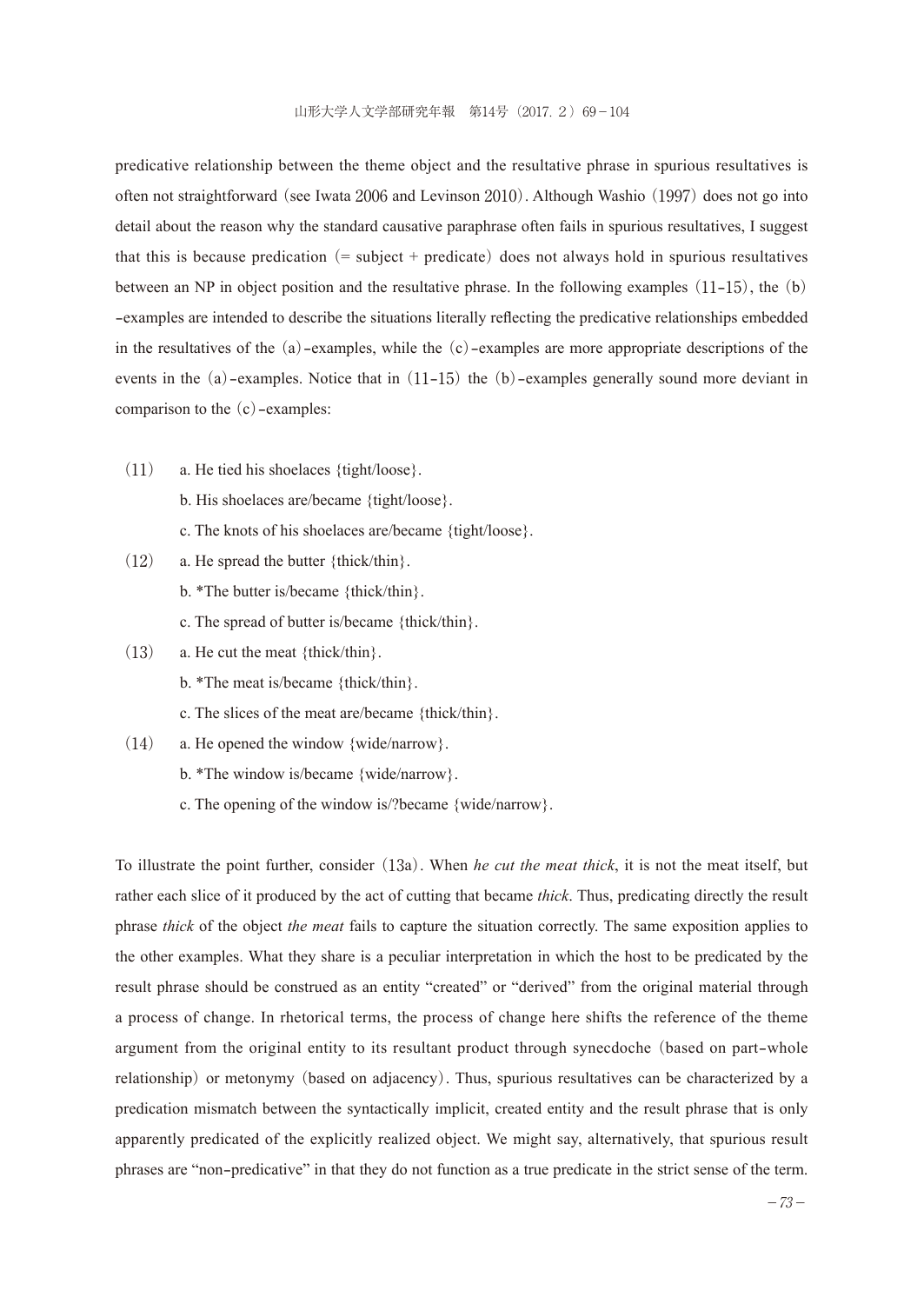The following illustrates associated pairings of an expressed theme argument  $(=\mathbf{x})$  and a created entity  $(=\mathbf{x})$ y) that remains implicit:

(15) a. tie the shoelaces {tight/loose}

[ $x =$  the shoelaces;  $y =$  knots (ties) of the shoelaces]

b. spread the butter {thin/thick}

 $x =$  the butter;  $y =$  the spread (layer) of the butter

c. cut the meat {thick/thin}

 $[x =$  the meat;  $y =$  a slice (cut) of the meat]

d. open the window {wide/narrow}

 $x =$  the window; y = the opening of the window]

Nominalization of verbal events into an *-ing* form also shows a sharp contrast between true resultatives and spurious resultatives. The nominalized expressions in (16) that are derived from true resultatives are generally unacceptable, unlike those in (17) that are derived from spurious resultatives.

- (16) a. \*The hammering of the metal was flat.
	- b. \*the flat hammering of the metal
	- c. \*The wiping of the table was {clean/dry}.
	- d. \*the {clean/dry} wiping of the table
- $(17)$  a. The cutting of the meat was {thick/thin}.
	- b. the  ${thick/thin}$  cut (ting) of the meat
	- c. The opening of the window was {wide/narrow}.
	- d. the {wide/narrow} opening of the window

The contrast also points to another related difference in the aspectual properties of the verbs involved: verbs in the true resultatives in (16) are activity verbs, while those in the spurious resultatives are normally regarded as result verbs. The latter verbs are known to regularly yield two different readings in their nominalization, namely a "process" reading and a "result/product" reading (Grimshaw 1990). With the resultative predicate in  $(17a, c)$  and the resultative modifier in  $(17b, d)$ , the preferred reading is clearly that of the "result/product" reading, where an entity created through a verbal activity is predicated of or modified by the spurious resultative adjective. Note that the nominalized expressions in  $(16)$ , on the other hand, are generally unacceptable with a "result/product" reading in which the V-*ing* expression is supposed to be understood as a created entity.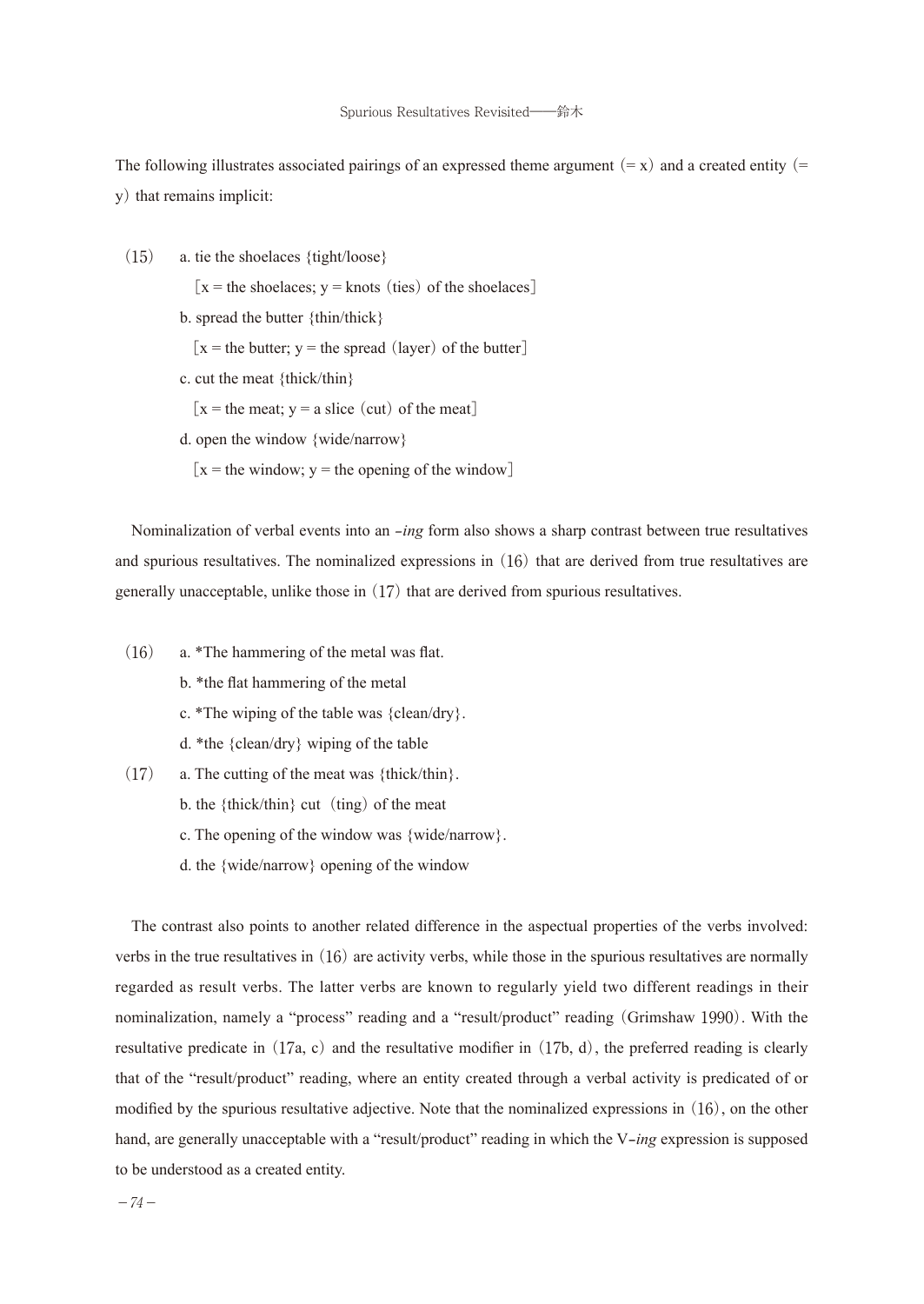The mismatch between the result phrase and its apparent host in spurious resultatives explains straightforwardly the unnaturalness of the paraphrase "cause X to become Y by V-*ing*," since Y is not properly predicated of X in the semantics of spurious resultatives. The true host of Y is a created entity which is not explicitly realized in syntax but hidden in semantics.

Can we relate this mismatch in predication to the adverbial behavior of spurious result phrases? My tentative suggestion (to be elaborated shortly) is that spurious result phrases are forced to function adverbially because they fail to be structurally linked to a proper host. Although an adjective is generally predicated of a subject or modifies a nominal head, the result adjective in spurious resultatives apparently fails to meet either of those functional requirements in their structural realization. Thus the only way these predicates can function is via adverbial modification.

Interestingly, Washio (1997) observes that in French, which is considered to lack in general the English type strong resultatives, spurious resultatives are possible when the adjectival result phrase does not show agreement with its semantic subject.

(18) a. J'ai noue les lacets de mes chaussures bien serre.

"I tied the laces of my shoes very tight."

b. Hachez-les menu. (les  $=$  e.g., the onions) "Cut them fine (i.e., into fine pieces)." (Washio 1997: 29)

In view of the fact that French is a language where explicit agreement on adjectives is normally required with the semantic subject, it is clear that the result phrases in  $(18)$  do not serve as true (grammatical) predicates to their hosts. This also suggests that spurious resultatives are not just a minor category of resultatives showing certain irregularities, rather a legitimate construction in its own right within the typological study of language. We will return to this point in 5.1, where Japanese resultatives are discussed.

#### 2.3. Spurious resultatives reformulated

In 2.1, we have seen that in modern English certain adjectives and adverbs have come to behave ambiguously with respect to their category status, in particular, in VP final position immediately following a direct object or a verb (cf. Killie 2007). Although native speakers generally show certain preferences in choosing between the bare adjective form and the -*ly* adverbial form, due to their subtleties it still seems rather difficult to state explicitly the relevant criteria. I have also argued that predication mismatch in spurious resultatives further motivates the adverbial modification reading of the adjectives in question. I have also suggested that predication mismatch explains why the standard causative paraphrase does not seem to work in spurious resultatives: in the "X became Y" part of the paraphrase of spurious resultatives,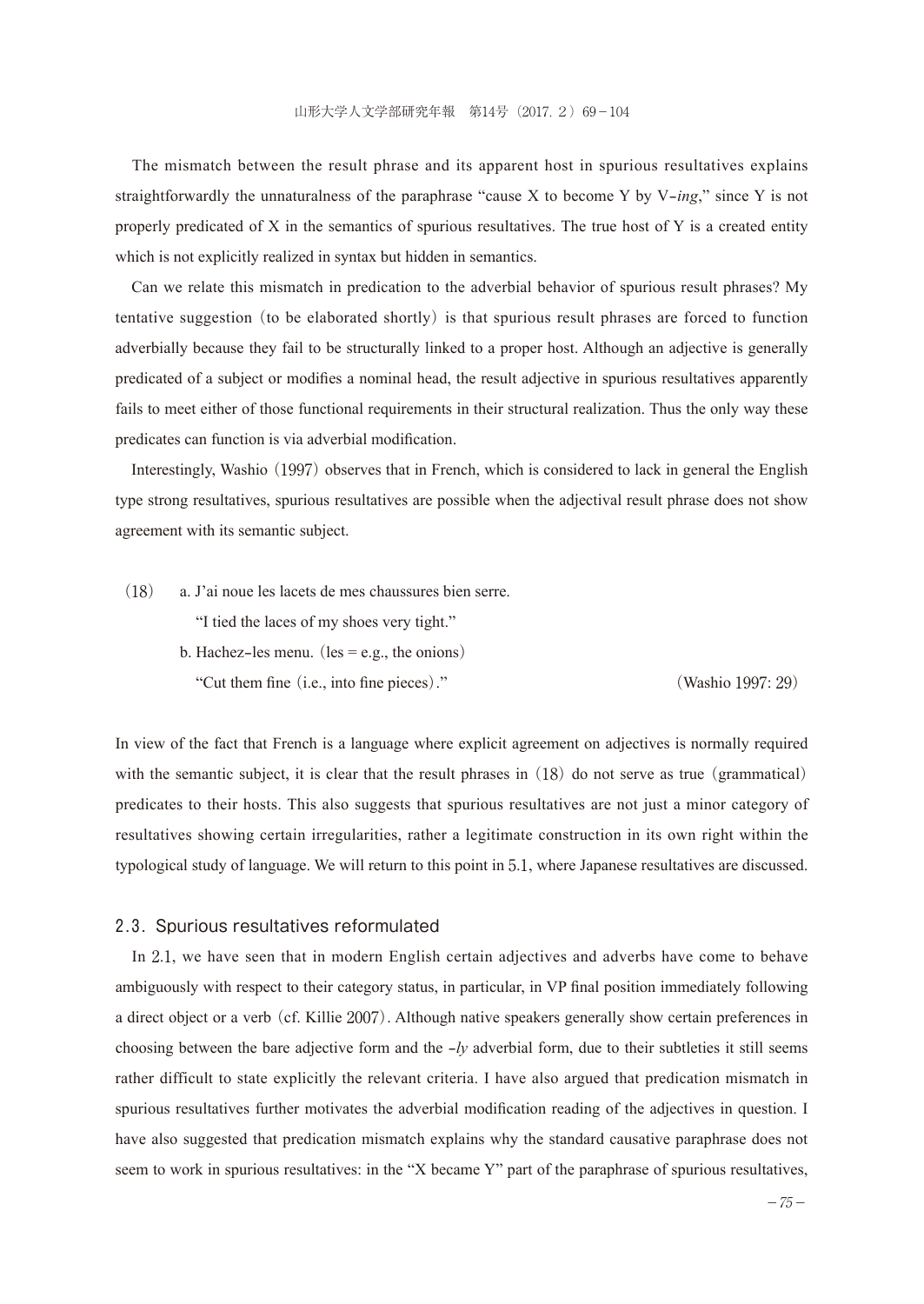proper predication between X and Y often fails due to predication mismatch. As for the existence of antonym pairs in the result phrase, the manner orientation of the result phrase seems to be responsible, as Washio (1997) himself suggests. In other words, depending on *how* the verbal action is carried out, its effects on the theme argument can vary on the same scale of change. Thus we can reduce the tendency of having antonymous adjectives in spurious resultatives to their adverbial use and interpretation, which is in turn attributable to predication mismatch.

Viewed this way, the major characteristics of spurious resultatives noted in Washio's original analysis can be traced back to predication mismatch in the interpretation of spurious resultatives along with ambiguity in the use and form of adverbial adjectives in modern English. Accordingly, I reformulate in (19) the characteristics of spurious resultatives in terms of these two major features:

## $(19)$  (A) Adverbial modification:

 The result phrase in spurious resultatives has adverbial properties as shown typically by its alternation with -*ly* adverbs and the how-question test. One contributing factor is the historically accidental prevalence of "adverbial adjectives" in modern English. Adverbial modification correlates with the existence of antonymous pairs of resultative adjectives, since the result of a verbal action is crucially affected by *how*(in what manner) the action is done.

(B) Predication mismatch:

 The result phrase in spurious resultatives functions "non-predicatively," in that it often fails to be semantically predicated of its apparent host. Instead, it is more appropriately construed as describing the resultant property of a created or derived entity not realized explicitly in the syntactic structure. Causative paraphrase fails when, due to predication mismatch, proper predication does not hold between the created theme argument and the result phrase.

In the following discussion, I will further argue that the adverbial behavior of spurious result phrases in (A) derives from predication mismatch in (B). Specifically I claim that when predication mismatch occurs, type shifting by coercion (Jackendoff 2002, Pustejovsky 1995) is invoked in order to dissolve the semantic tension between the predicate and its apparent host. However, before I discuss more specifically what kind of interpretive strategy is at work, let us take a closer look from an event-semantic point of view at what kind of verbs are involved in spurious resultatives.

#### 3. Verbs of transformation: changes in configuration and shape/appearance

Consider what kind of verbs typically appear in spurious resultatives. The following examples (stripped to the bone for expository purposes) are intended to offer an overview of what types of resultatives are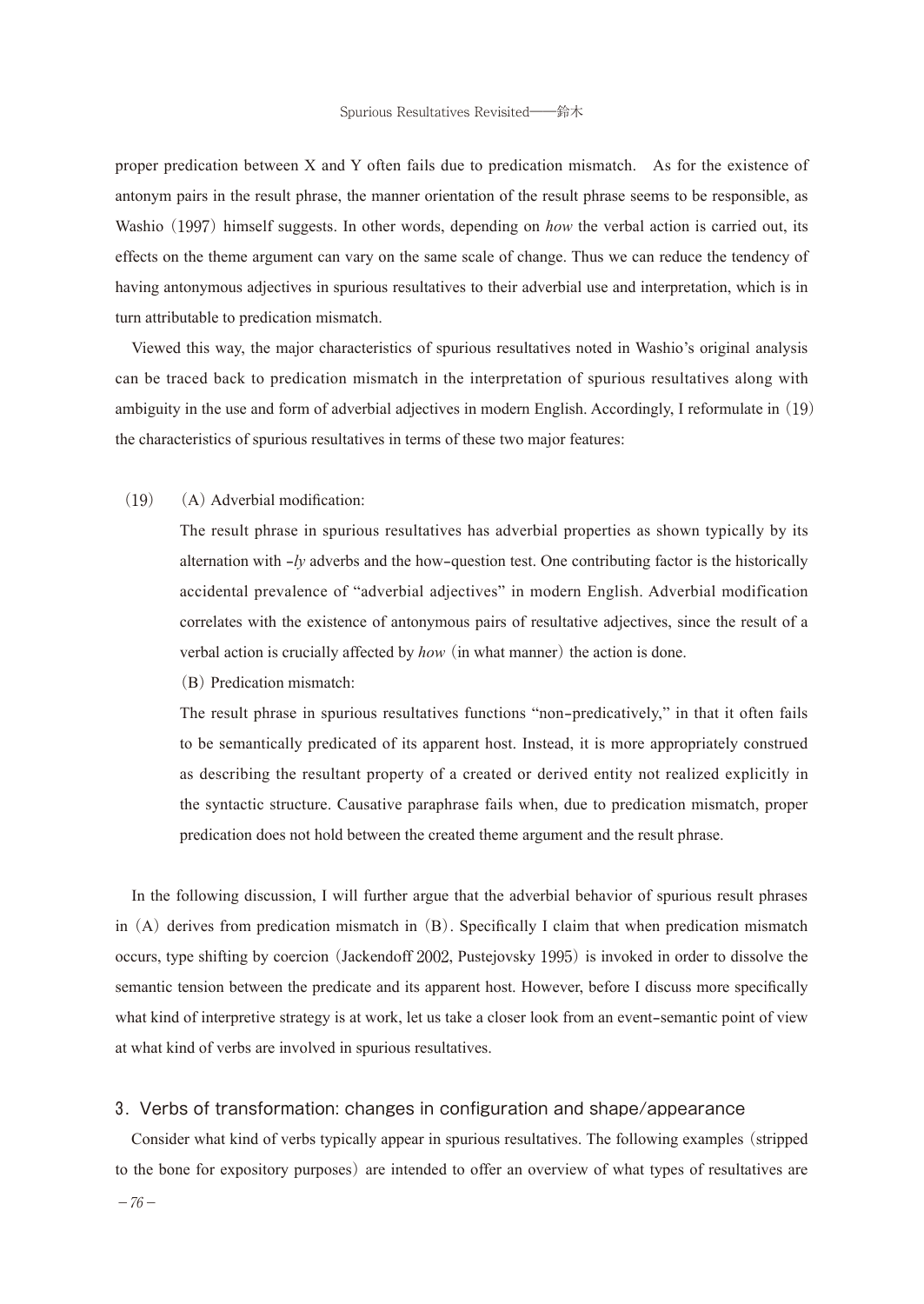generally regarded as spurious resultatives. They are compiled from various sources including the linguistic literature, the internet and dictionaries.

- (20) Change in configuration
	- a. chop the parsley fine
	- b. clench my fists white tight
	- c. cut the meat thick
	- d. hold her arms rigid
	- e. grind the coffee beans coarse
	- f. pile the books high
	- g. rake the gravel flat
	- h. slice the bread thin
	- i. scrunch her eyes shut
	- j. spread the butter thin
	- k. stack the records high
	- l. tie the shoelaces tight
- (21) Change in shape/appearance
	- a. bend the metal closed
	- b. collapse the box flat
	- c. crush it shapeless
	- d. dye her hair pink
	- e. fold the blanket thick
	- f. roll the notes thick
	- g. shrink the original story short
	- h. squint her eyes narrow
	- i. stretch her arms wide

Semantically speaking, changes described in these examples may be broadly categorized into two types: change in configuration in  $(20)$  and change in shape/appearance in  $(21)$ . The former type can be further divided, in terms of two opposed directions of change, into "assembling" and "disassembling." Although admittedly, the categorization of verbs involved is not always clearcut between the two types, the intuitive idea behind this classification is that the verbal events involved here all denote some kind of event which transforms an entity, focusing to varying extents on the configuration or the shape/appearance of the theme argument. Change in configuration is more specific about rearranging component parts of an entity,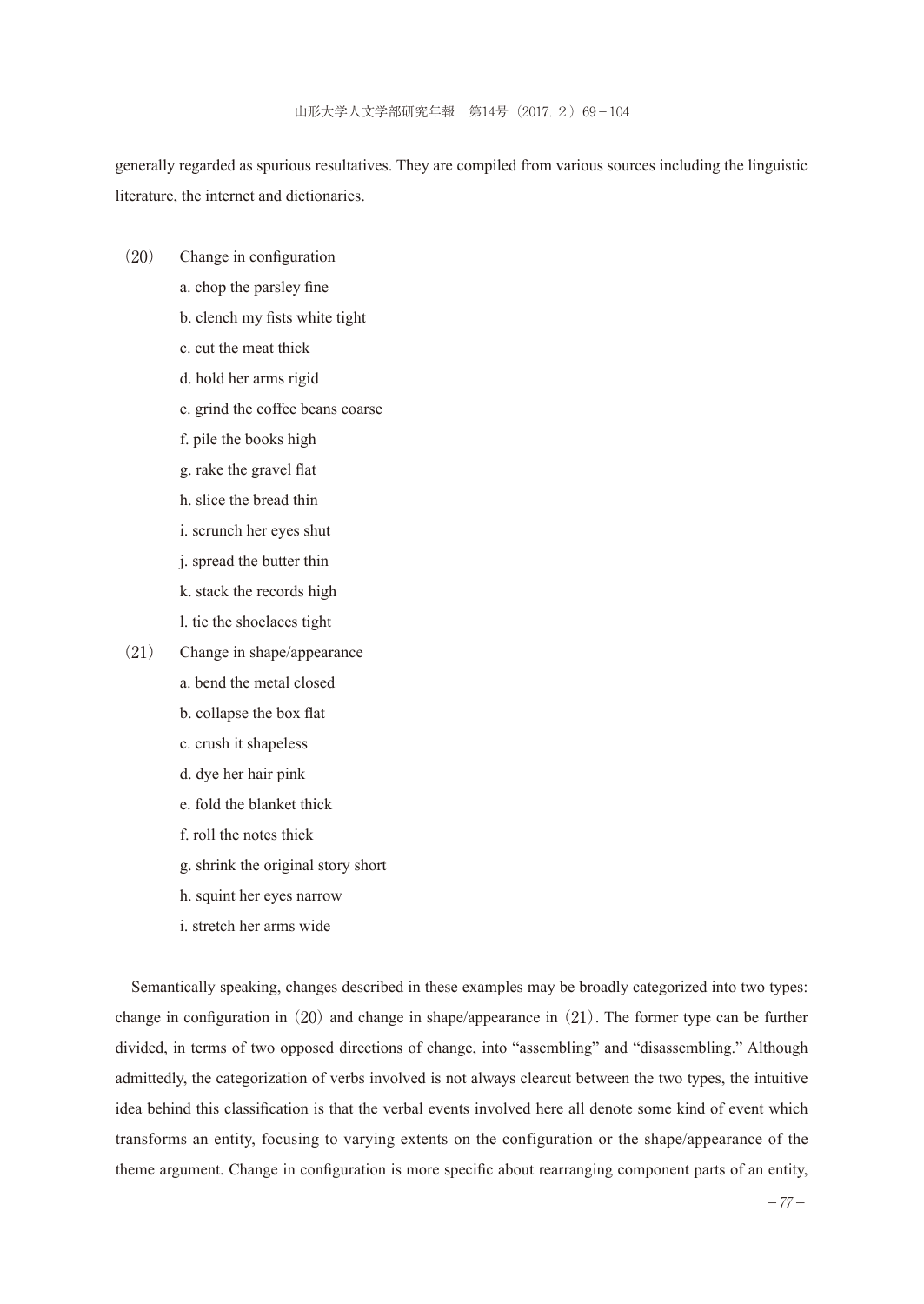separating something into parts (= disassembling) or bringing parts together to produce a larger entity (= assembling). Change in shape/appearance, on the other hand, focuses on holistic change in the shape/ appearance of an entity.

The verbs that describe these types of event are largely characterized as verbs of transformation, changing an entity into a different shape, appearance, or configuration typically through exerting various types of physical force. Thus, they can also be accompanied by a prepositional result phrase instead of an adjectival phrase, describing similar types of events of transformation more explicitly, as shown in  $(22)$ :

- (22) a. He tied his shoelaces into a knot.
	- b. He chopped parsley into pieces.
	- c. She rolled the notes into a roll.
	- d. She stacked the records into a tower.
	- e. She ground the coffee beans into powder.

Interestingly, the nominal complements to the PPs in  $(22)$  can naturally undergo adjectival modification by what appear to be spurious adjective phrases, which are italicized in the examples below:<sup>6</sup>

- (23) a. He tied his shoelaces into a *tight* knot.
	- b. He chopped parsley into *fine* pieces.
	- c. She rolled the notes into a *thick* roll.
	- d. She stacked the records into a *high* tower.
	- e. She ground the coffee beans into *coarse* powder.

These examples suggest that these result adjectives used in spurious resultatives in (20─21) are not true predicates of the object of the verbs but are more appropriately understood as semantically modifying the resultant object which can have an alternative realization in PP as in (23). Compare the spurious resultative variants in (24):

- (24) a. He tied his shoelaces tight.
	- b. He chopped parsley fine.
	- c. She rolled the notes thick.
	- d. She stacked the records high.
	- e. She ground the coffee beans coarse.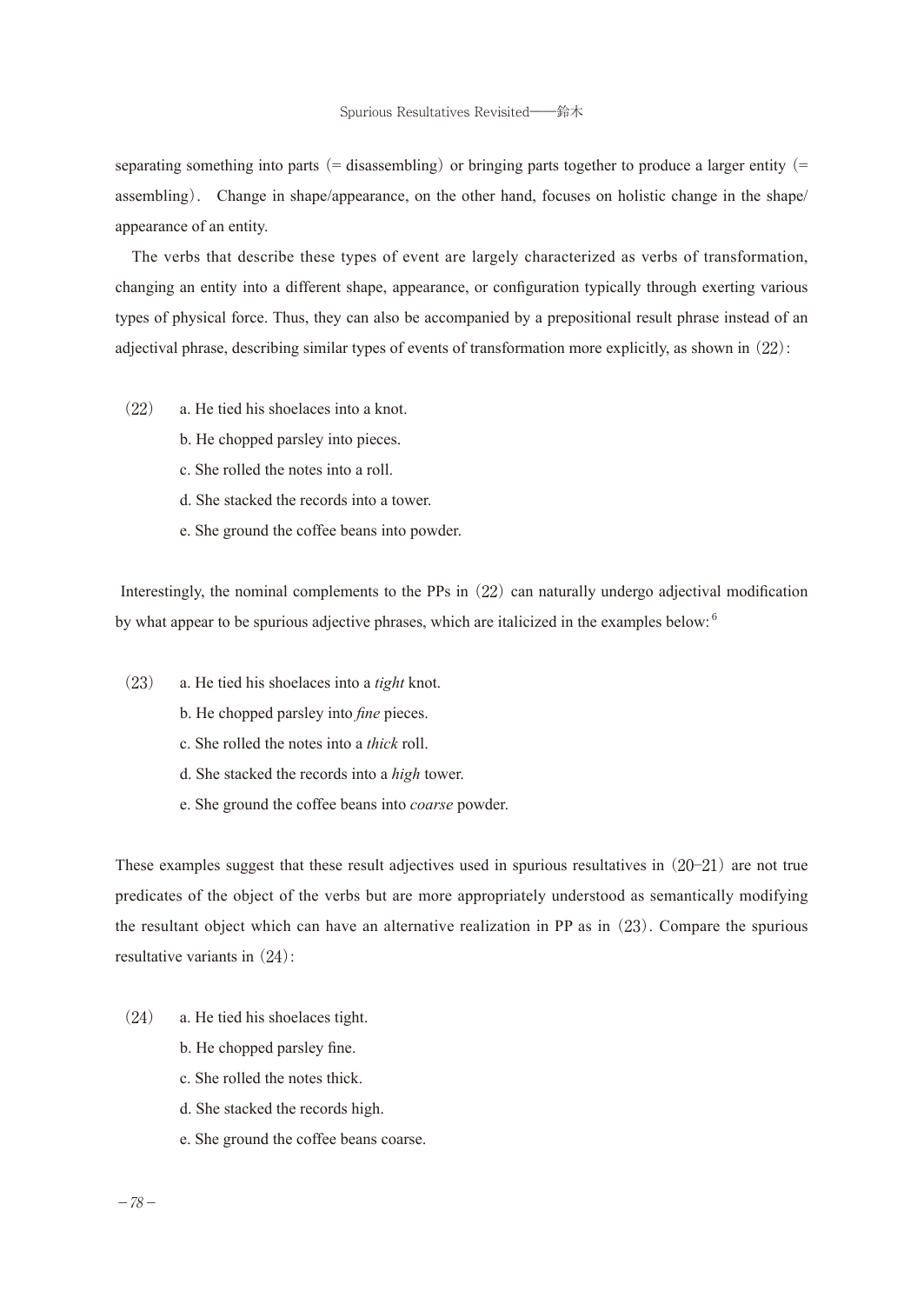Given the present characterization of the verbs under discussion as verbs of transformation specifying various types of change in configuration and shape/appearance, a straightforward account can be invoked for predication mismatch between the theme argument and the result phrase as discussed in 2.2: the theme argument in this type of change event can often fail to retain its unity or integrity during the process of change. With verbs of assembling/disassembling, in particular, it is often the case that the original theme argument undergoes a process of change that transforms its material integrity in two ways: either putting different parts together into one whole through an assembling process (e.g. *clenching, piling, stacking*, tying), or taking a whole apart through a disassembling process (e.g. c*hopping*, *cutting*, *grinding*, *slicing*). In either case, the referentiality of an entity involved can be affected after transformation process through multiplying or decreasing the number of its constituent parts. If the result phrase as a predicate is supposed to refer to the state of an resultant entity, it is not unnatural to assume that the affected referentiality might hinder a proper predicative interpretation between the original theme entity and the result phrase which describes a resultant product. However, the same does not necessarily hold of the case of changes in shape/ appearance where the theme argument undergoes a significant change in its shape or appearance while retaining its basic constitutive property as far as its referential identity is concerned. For example, in the resultative expression *collapsing the box flat*, the referentiality of *the box* can remain the same after the process of collapsing, although its function as a box is normally lost. In this respect, predication mismatch can be seen to have more relevance to the events of change in configuration than those of change in shape/ appearance.

Note also that it is not uncommon that the same verb can be seen as describing either a change in configuration or a change in shape/appearance depending on context. For example, the verb *spread* in *she spread the cards flat on the table* describes an act of disassembling while the same verb can be construed as an act of transformation in *she spread the umbrella open*. In other words, an event is seen as an instance of change in configuration when the material unity of an entity is lost in the process of change, while it is seen as an instance of change in shape/appearance when the unity is somehow held intact, even when it has gone through a noticeable change in its shape/appearance.<sup>7</sup> In the next section, I will put forth a view that the category of verbs of transformation can be further extended to include a broader variety of verbs in the so-called weak resultatives.

## 4. Spurious resultatives and weak resultatives

#### 4.1. How much are they really different?

Given the present characterization of spurious resultatives as formed around verbs of transformation that typically describe a change in configuration or shape/appearance, the reader might ask the obvious question whether spurious resultatives should be treated separately from the so-called weak resultatives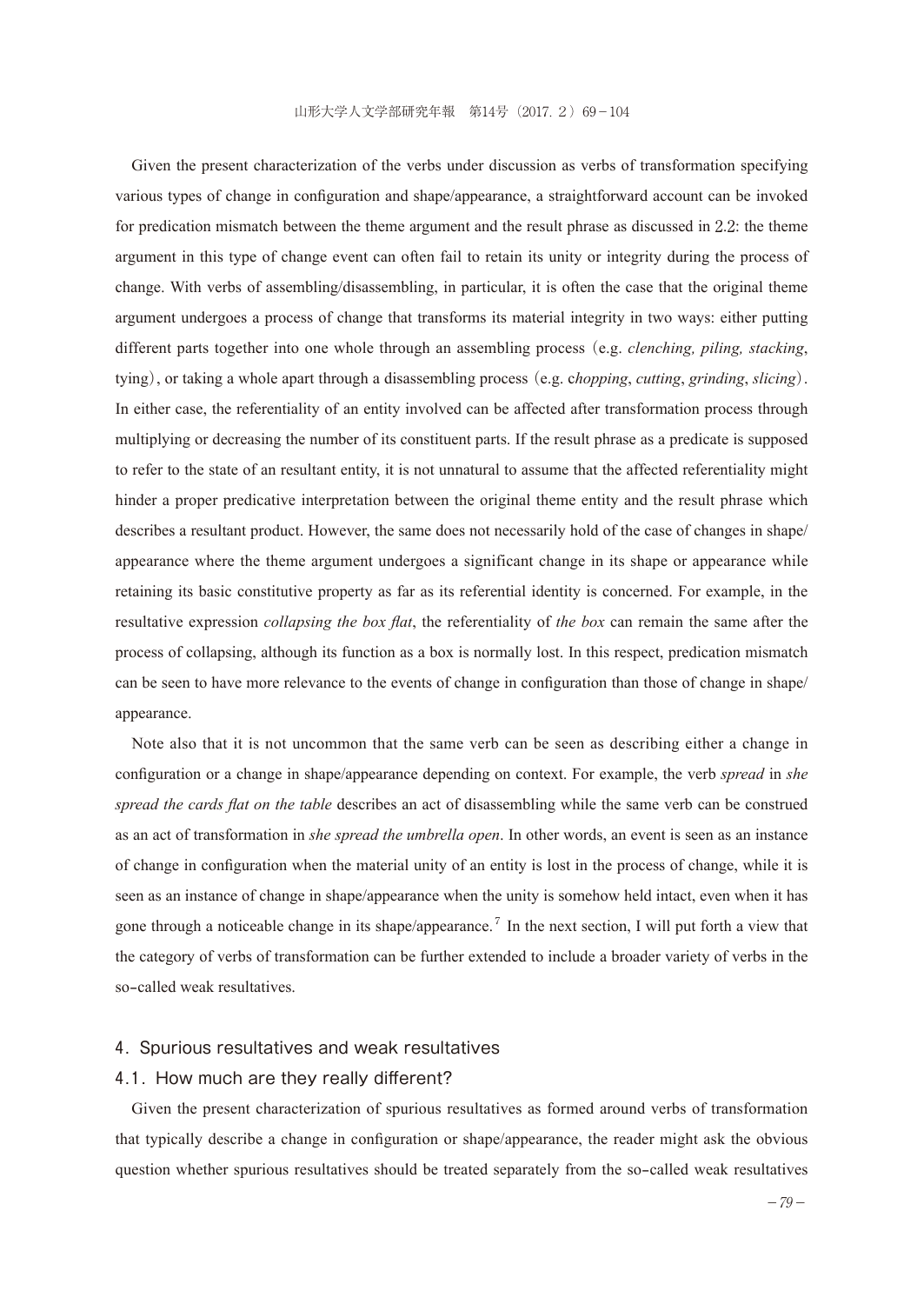whose main verbs can also be more or less classified as verbs of transformation. In other words, one may ask if it is really necessary to maintain the distinction between spurious resultatives and weak resultatives as originally suggested by Washio (1997). In fact, my answer to this question is that most of the change of state verbs attested in weak resultatives can be subsumed under the larger category of "verbs of transformation," along with verbs of change in configuration and in shape/appearance. I will argue that there are certain differences in degree, but not in kind, between them and consequently spurious resultatives and weak resultatives are to be grouped together in the general classification of resultatives.

Consider some of the oft-cited cases of weak resultative in the literature.

- (25) a. He broke the box open.
	- b. She froze the ice cream hard.
	- c. He melted the chocolate soft.
	- d. He burned the books to cinders.
	- e. She boiled the lobster pink.
	- f. He fried the potatoes crisp.

It seems clear that the examples in (25) share certain similarities with the spurious resultatives we have examined so far. They entail certain results that can be further specified by result phrases, which are in turn licensed as long as they are construed as describing some kind of additional specification to the entailed result of the verbal events. In this respect, the verbs in question can be largely classified into verbs of transformation in (21). If we are to define the semantics of verbs of transformation more precisely, it should involve such conceptual categories as property, configuration, shape, color, and size as its subcategories. Among them, property is the superordinate concept which unifies other subcategories including "intrinsic property" which I assume to refer to some inherent property of an entity defined in terms of its unity or function at an abstract level. For example, an event of *breaking* not only physically damages an entity but also spoils its function as a result of the process of transformation. An event of melting or *freezing* normally changes the constitutive state of an entity, which can in turn lead to a change in its classification category(e.g. from ice to water and vice versa). Thus, I claim that verbs of change in intrinsic property, which typically serve as the semantic core of events denoted by weak resultatives, can be generally subsumed under verbs of transformation. The conceptual subcategories that are involved in the semantics of verbs of transformation are summarized in the following figure: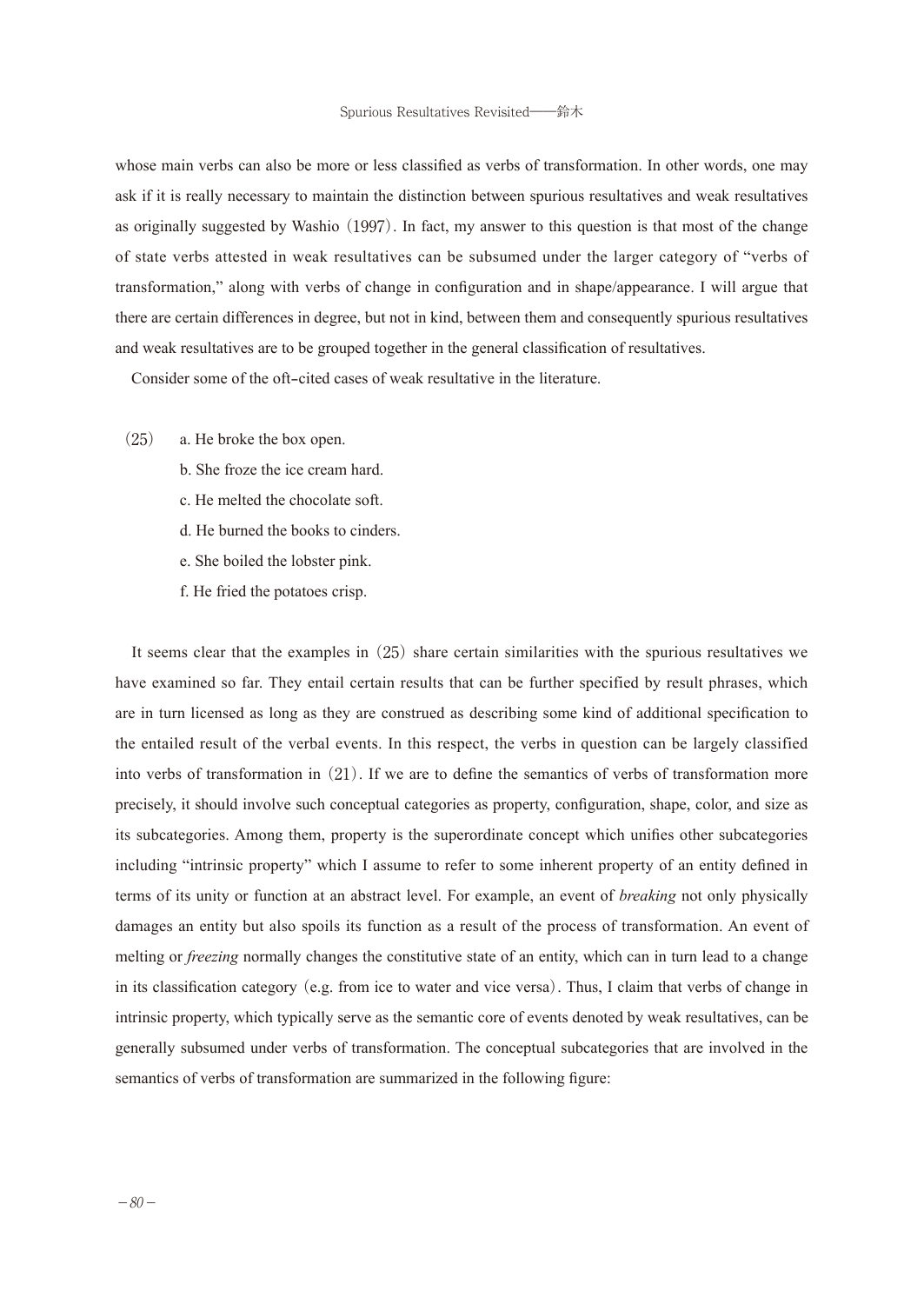change in property

intrinsic property shape appearance (color/size) configuration ...

Figure 1: Conceptual categorization with verbs of transformation

In fact, some scholars who acknowledge the existence of spurious-type resultatives regard the resultative instances of these verbs as a subtype of the resultatives which consists of the verb implying a result and the result phrase further specifying it (Iwata 2006, Rapoport 1999 among others). According to Iwata (2006), for example, his Type B resultatives, which roughly correspond to weak resultatives in Washio (1997), cover the spurious type as well. In the following, despite the strong similarities to the prededing approaches (Iwata 2006, Rapoport 1999), I will argue that "spurious resultatives," instead of "weak resultatives" or "Type B resultatives," can be considered a better characterization of our object of study to be contrasted with "true resultatives" in section 6, where the notion of further specification in resultatives is further examined.

#### 4.2. Manually controlled processes

Before jumping to the conclusion that spurious resultatives and weak resultatives can be unified into the same class, however, let us explore some ideas hinted at by the fact that the verbs in the typical spurious resultatives in  $(20-21)$  and those in the weak resultatives in  $(25)$  are not perfectly homogeneous in their semantic properties. The former type of verbs do not normally yield intransitive variants with their agentive subjects suppressed: intransitivization is possible only when the theme argument is understood as a kind of natural object in motion, as in  $(26)$  and  $(27)$ . On the other hand, the latter verbs, irrespective of the semantic type of the theme argument, participate in transitive/intransitive alternation fairly freely, as in (28).

- (26) a. He spread the butter thin.
	- b. ??The butter spread thin.
	- c. The soil spread thin over ancient rocks.
- (27) a. She piled the books high.
	- b. ??The books piled high.
	- c. The snow piled thick.
- (28) a. The glass broke in pieces.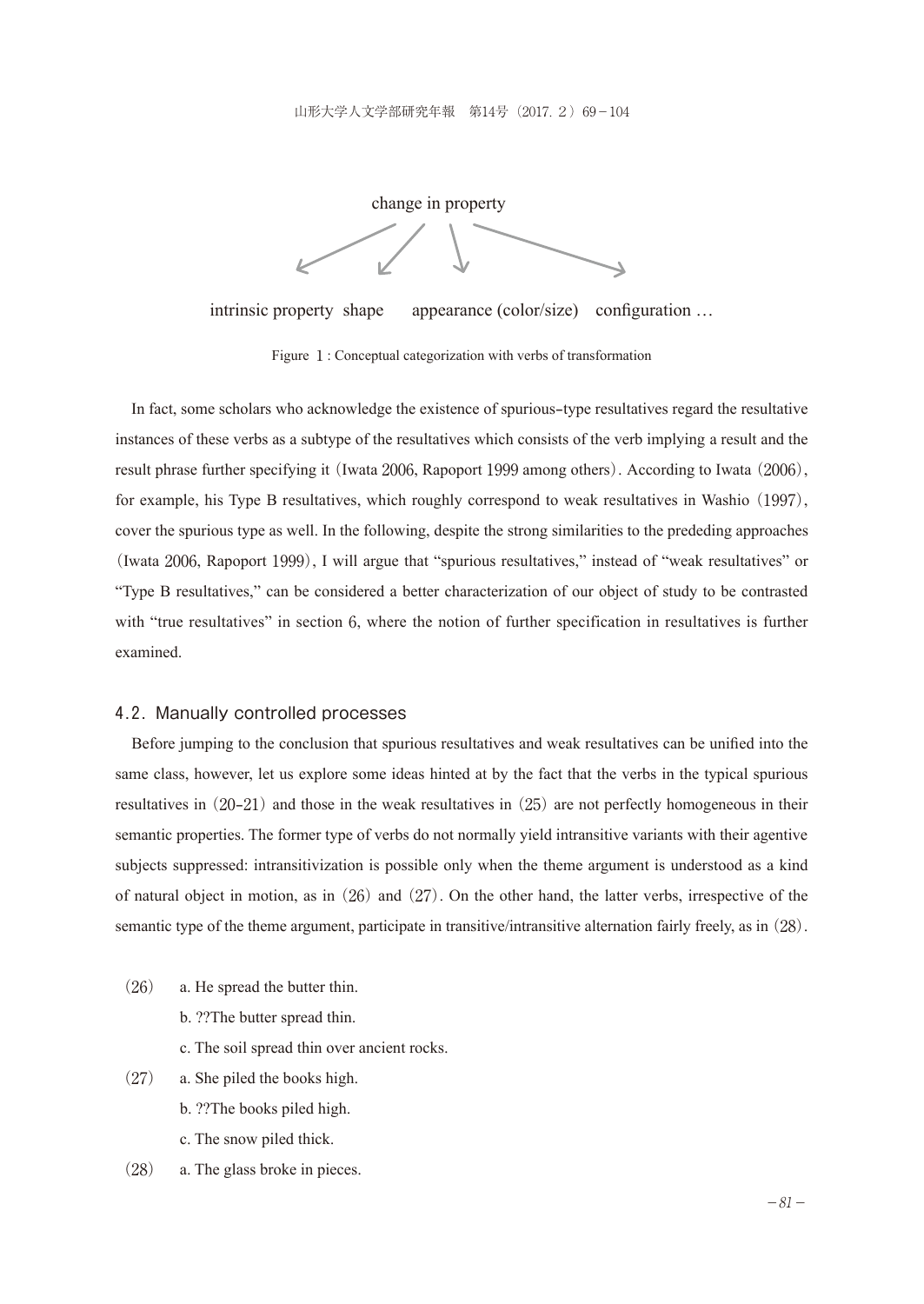- b. The ice cream froze hard.
- c. The chocolate melted soft.

The change process expressed by the former class of verbs typically requires a responsible agent who has control over the process of change, while with the latter the relevant change is understood as being somehow internally caused once initiated. That is, this latter type of change is likely to progress on its own without aid of an agentive controller (cf. Levin and Rappaport Hovav 1995 for "internal causation" vs. "external causation"). Thus, we may say that change of configuration verbs are relatively less specific about their outcome, while an agent's involvement in their activities, such as manually controlled procedures, is more strongly specified. This relatively higher specificity of agentive control contributes to their limited occurrence in intransitive forms such as (26c) and (27c).

#### 4.3. Elasticity of types of change and underspecification of results

Viewed from a slightly different perspective, the two types of verb that appear in spurious resultatives and weak resultatives also differ in the degree of specificity of the result entailment. In spurious resultatives, verbs are not always specific enough about their entailed results, or at least, it is sometimes difficult to determine what kind of results are entailed because of the elasticity of the verbal semantics. Put differently, it is often the case that the resultant situation is rather dynamically constructed from a combination of the verb, the theme argument and the result phrase. Consider the following cases:

- (29) a. She piled the books high.
	- b. She piled the broken pieces (of the dish) into her hand.
	- c. They piled into a taxi.
	- d. The snow piled thick.

An act of *piling* usually means putting things up higher and higher in a vertical direction, but in some cases it can also mean moving things to the same place one by one with no implication of vertical growth. In other words, in (29b-c), the cumulative effect of the successive procedures or minievents of *piling* is highlighted instead of a cumulative effect in an upward direction (29a).

The behavior of the verb *spread* is similar. In (30a), 'the word' goes through a disassembling process while, in (30b, c), the change simply concerns the holistic shape or appearance of an entity with no implication of disassembling.

- $(30)$  a. She spread the word in two halves. <sup>8</sup>
- $-82-$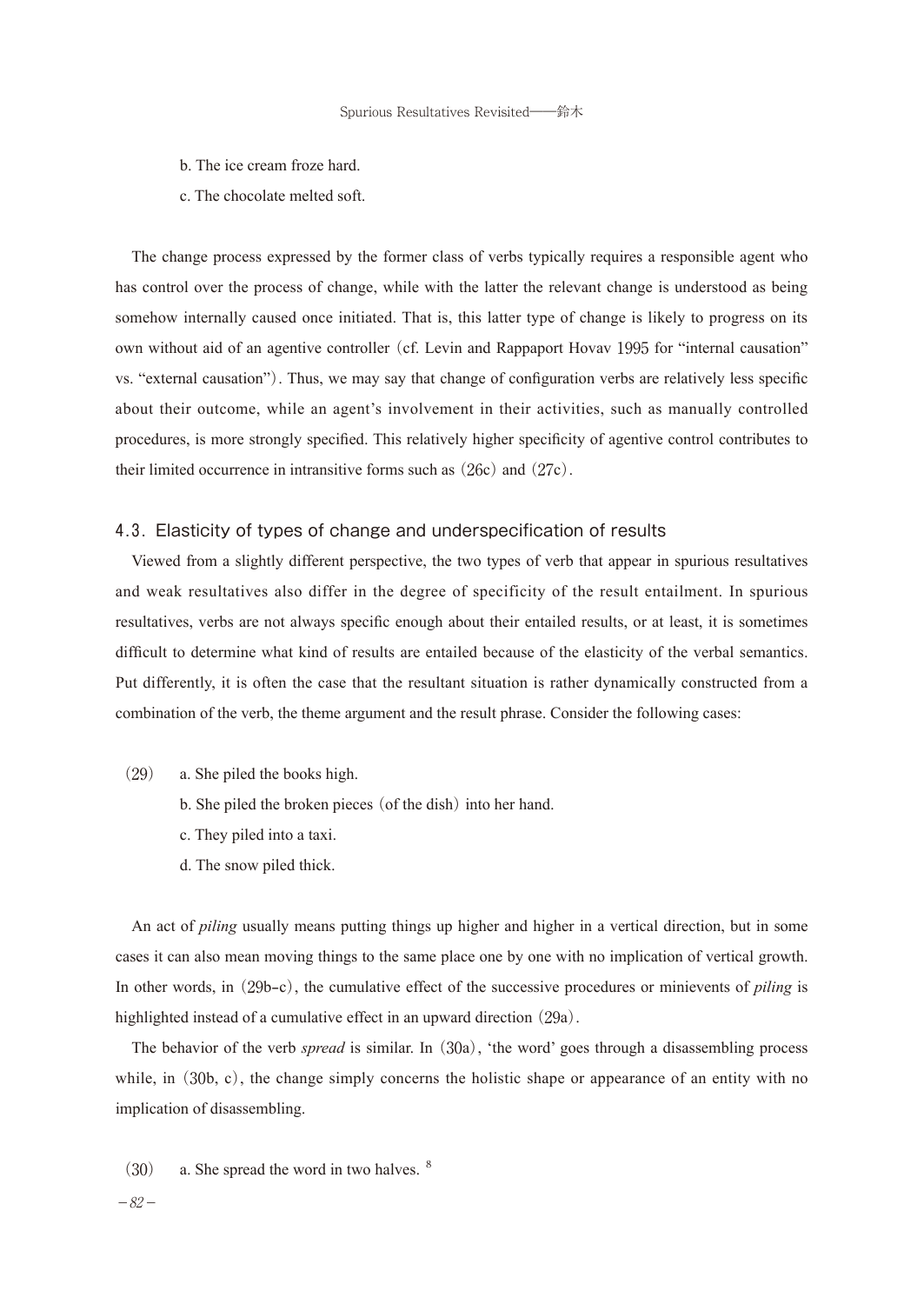- b. She spread the umbrella open.
- c. She spread the butter thick.

Thus, we may say that the core meaning specification of the verb *spread*, definable as a widening motion of the parts of an entity, can be expressed either as a change in configuration in(30a), or as a change in shape/appearance in  $(30b)$  and  $(30c)$ .

As to how specifically results are implicated, verbs like *pile* and *spread* seem to behave slightly differently from other bona fide result verbs, some of which we have termed verbs of change in intrinsic property in 4.1. To clarify the difference, let us employ the s*omething is different about* X test (Beavers 2011: 342) as an informative means to detect property change in the result entailment of verbs.

(31) a. John just cleaned/painted the bedroom, #but nothing is different about it. b. John just destroyed/ate the cake, #but nothing is different about it.

When this test is applied to *pile* and *spread* cases, the results are somewhat difficult to evaluate.

 $(32)$  a. She just piled the books,  $(\#)$  but nothing is different about them. b. She just spread the cards,  $(\#)$  but nothing is different about them.

As long as it deals with the inherent properties of the books or the cards, the statement *nothing is different*  does not seem to contradict the former half of the sentence. In fact, Beavers also provides another related test for change of location, *x is somewhere else*, but again the results with the verbs *pile* and *spread* are not so bad, if not definitely acceptable. Judgment varies, depending on how narrowly one construes the relevant location where entities move.

(33) a. John just walked out of the room, # but he is not somewhere else. b. She just piled the books,  $(\#)$  but they are not somewhere else. c. She just spread the cards,  $(\#)$  but they are not somewhere else.

Consider another test for scalar change, *X is more V-ed than Y*(Levin 2008), by which the verbs in question generally fail to show a scalar change property:

(34) a. \*The parsley is more chopped than the onions.

(cf. The parsley is more finely chopped than the onions.)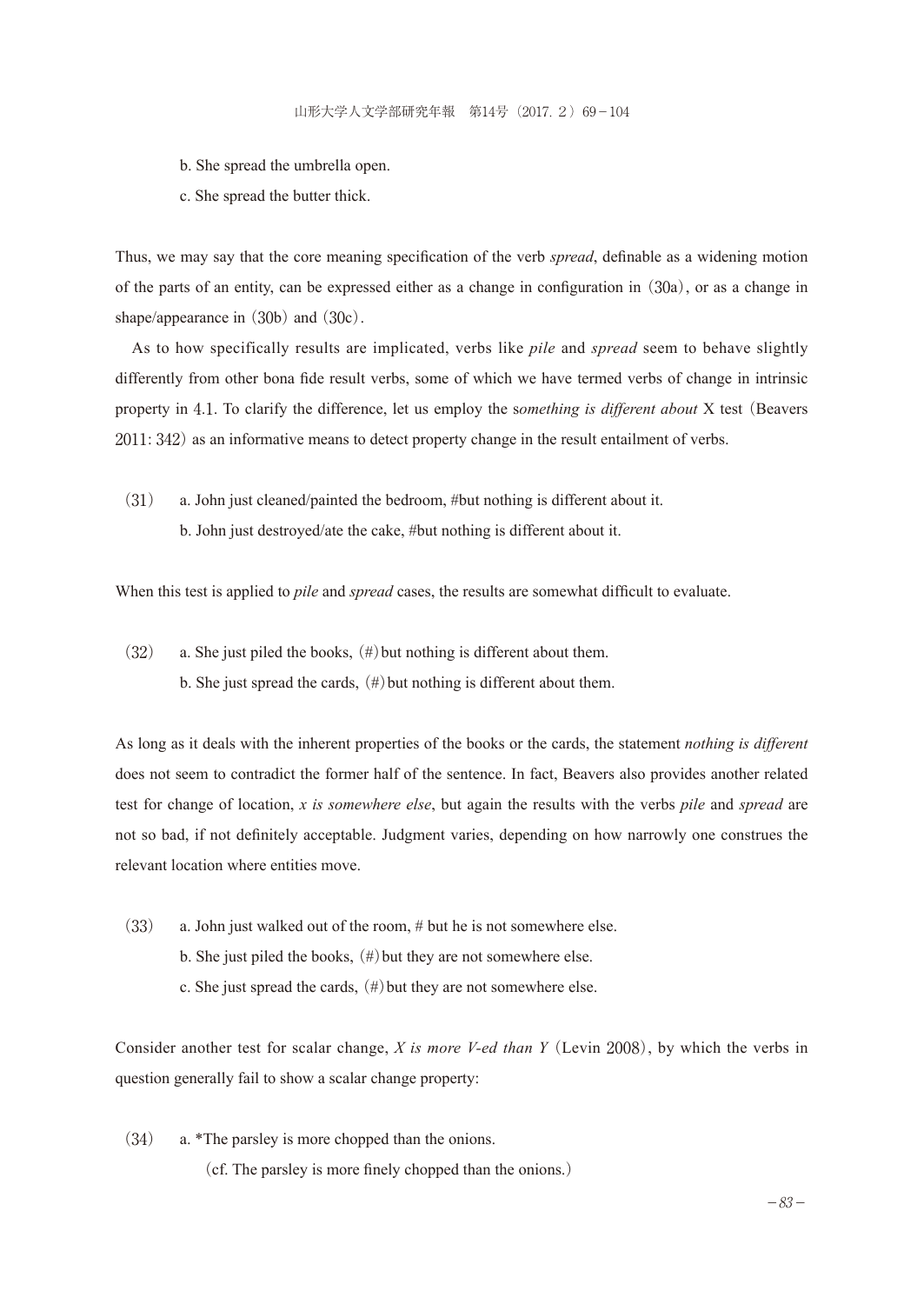b. \*These books are more piled than those ones.

(cf. These books are piled higher than those ones.)

- c. \*These cards are more spread than those on the other table.
	- (cf. These cards are spread wider than those on the other table.)

Taken together, the results of those tests suggest that the typical verbs in spurious resultatives, verbs of change in configuration and change in shape/appearance, may not fully qualify as result verbs in that they do not seem to entail any change that can be characterized by a distinct scalar notion. Intuitively, however, it still feels too strong to deny that some kind of directed change is involved in the events with these verbs.

In this connection, there is a plausible line of argument suggested by Rappaport Hovav and Levin's (2010) treatment of verbs such as *brush*, *chop*, *comb*, *grind*, and *mow*, which apparently constitute a potential counterexample to their analysis of manner/result complementarity in lexicalization. As they observe, these verbs normally require that the agent use a particular instrument (involving a specific manner) while also entailing a change in the theme as a result of the use of this instrument (involving a specific result). They suggest the following:

(35) These verbs [*brush*, *chop*, *comb*, *grind*, and *mow*], then, specify changes in the entities denoted by both the subject and the object, but we argue that these changes are not scalar so that these verbs do not counterexemplify manner/result complementarity. They describe complex interactions between the entities denoted by their two arguments, so that the change in the object can be characterized only by concomitant reference to the subject's activity.

(Rappaport Hovav and Levin 2010: 38)

Based on the insightful characterization by Rappaport Hovav and Levin, I assume that the "ambiguous" verbs of this type share the duality of manner/result meaning in their lexical specification: their result entailment is underspecified to the extent that directed change cannot be meaningfully defined in terms of the notion of scale without reference to their respective manners, that is, how the subject acts during the process of change. This characterization of the semantics of verbs in question corresponds perfectly with our characterization of verbs in spurious resultatives as involving manually controlled process, which in turn explains their inclination to syntactically transitive realization.

To summarize our observations so far, the potential tendency of verbs of change in configuration and shape/appearance to support a variety of result phrases can be seen as reflection of their semantic elasticity. The source of this, I suggest, lies in the underspecification of result entailment in the lexical semantics of the verbs in question. Seen from a different perspective, they are likely not to fully specify their result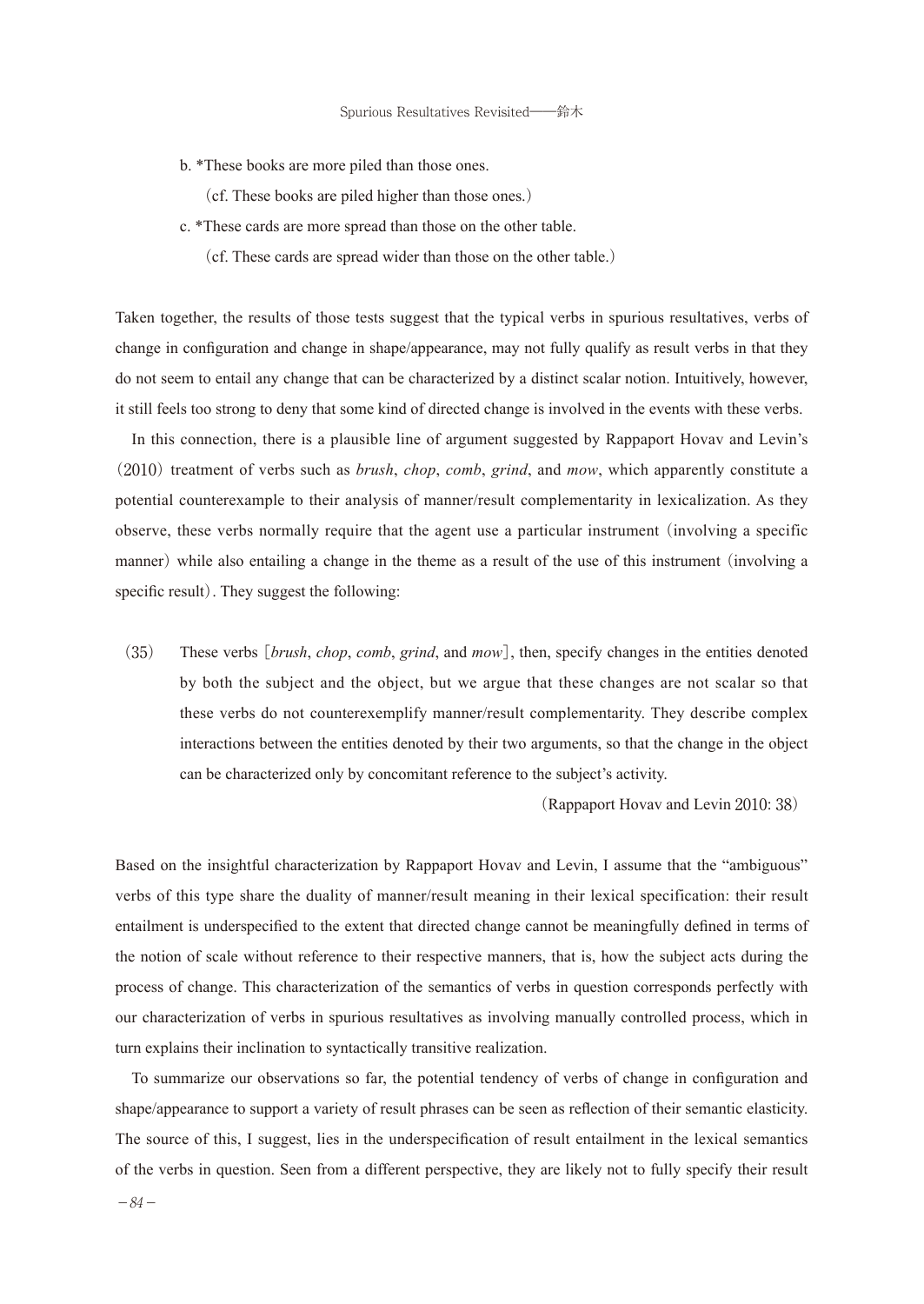states only to be further substantiated with additional result expressions. In other words, they sometimes fail to behave like genuine result verbs, showing characteristics of "ambiguous" verbs in terms of manner/ result complementarity in the sense of Rappaport Hovav and Levin (2010). The manner component in verb semantics in this case directly conforms to one of their features already discussed, namely manually controlled process. All this suggests that verbs of change in configuration and verbs of change in shape/ appearance are weaker in result specification than other members of verbs of transformation.

However, I would rather not take this point too far about distinguishing between the two types of verbs, verbs in spurious resultatives and those in weak resultatives. I would rather argue that they cover a large part of events of transformation together sharing the same type of resultative interpretation in which the result phrase essentially functions as further specification of the verb meanings.

There is additional evidence that a similar kind of elasticity in result specification with verbs of change in configuration and verbs of change in shape/appearance is also observed occasionally with weak resultatives with verbs of change in intrinsic property.

(36) a. Mr. Gray […] smashed the headlight dark. (Stephen King, *Dream Catcher*: 460) b. The wax is all gone from it. The dish has burnt dry. (Ben Watt, *Patient*: 29) c.  $[\,\dots]$  hotel rooms that freeze your eyebrows to the pillows  $[\,\dots]$ 

(David Lodge, *Small World*: 32)

Notice that in these examples, the result component of the verb meaning is somewhat "bleached" (cf. Rappaport Hovav & Levin 2010) in that the verbs in  $(36)$  do not retain the literal sense of converting some entity into pieces, cinders or solid, but rather they only convey their manner-oriented senses of concomitant effects such as causing the loss of lighting function or giving a high degree of heat or extreme coldness.

As argued above, the elasticity observed with spurious resultative verbs (in particular, with verbs of change in configuration and verbs of change in shape) comes from two sources: (A) agentive (manual) control of the process of change, and (B) underspecification of the result types. In fact, these two features can be seen as two sides of the same coin: the existence of manual control during change events somehow seems to offset explicit specifications of the result state. Put differently, for some result verbs, the result specification can be left abstract and incomplete if the involvment of agentive control throughout the process is entailed to a certain degree.<sup>9</sup>

In terms of scalar change, partially ordered scales are very similar to two-point scales in that they are both very limited in the number of potential degrees ordered on a scale. In fact, this type of underspecification is widely shared among change of state verbs, with the exception of so-called degree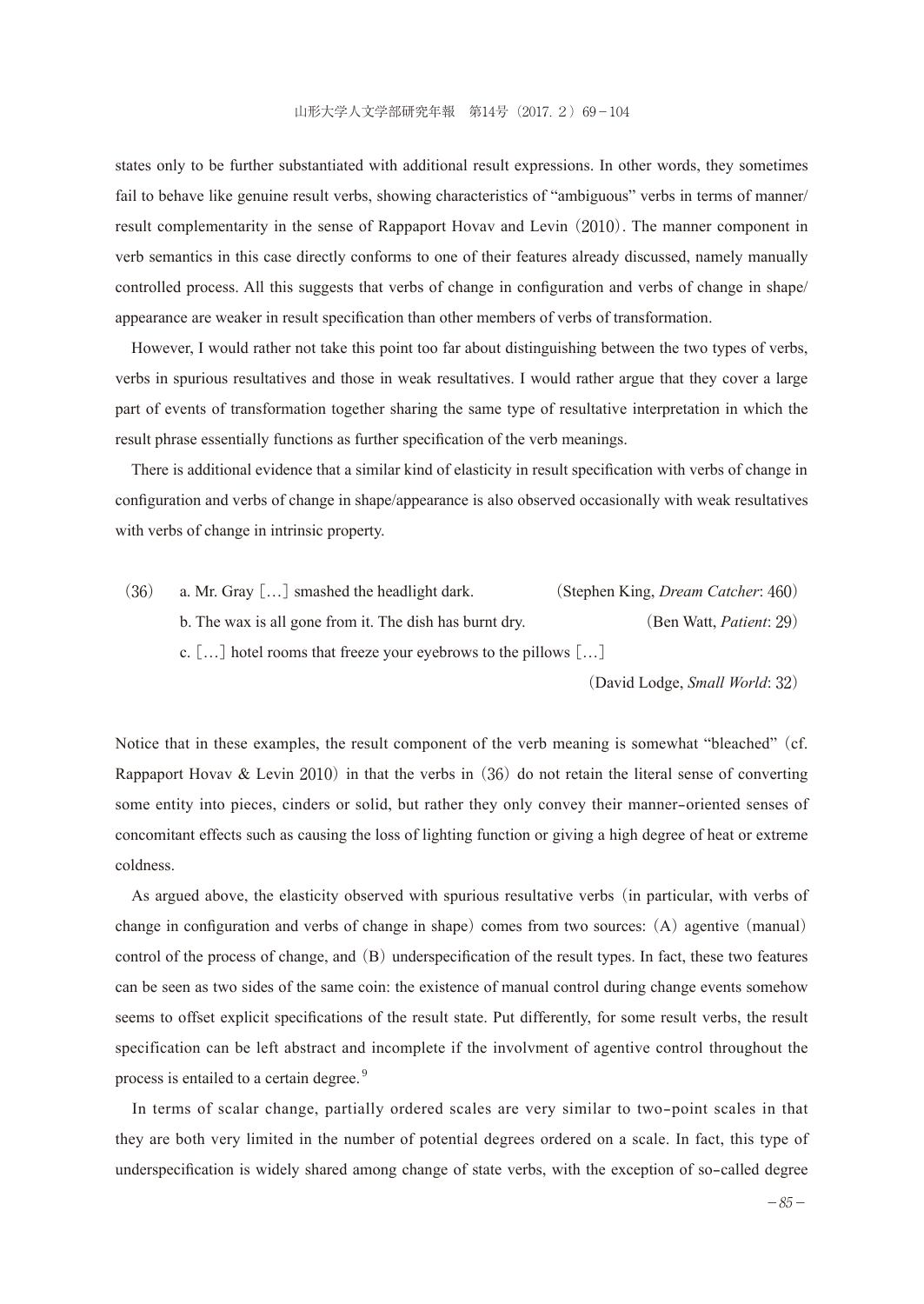achievement verbs (e.g. *cool, warm*) which are associated with more fine-grained multiple-point scales. Note that, among verbs of transformation, predication mismatch is typically observed with verbs of change in configuration, while it is not often the case with verbs of change in intrinsic property. This is probably because, unlike the former, the latter verbs do not always involve the loss of physical unity. In this respect, some change of state verbs found in weak resultatives, namely verbs of change in intrinsic property (e.g. *break*, *burn*, *freeze*, *melt*), are virtually indistinguishable from other verbs of transformation with respect to their choice of the result phrase. Therefore, I propose that verbs in spurious resulatives and weak resultatives can be placed on the continuum of various events of transformation: verbs of change in configuration generally on the side of physically affected unity and verbs of change in intrinsic property on the other with other types of verb of change (in shape, appearance, etc.) in-between. Based on the conceptual categorization of transformation in Figure 1, the division of labor between the two types of resultatives in describing events of transformation can be schematically represented as follows:



Figure 2: Division of labor between weak and spurious resultatives

Verbs of transformation generally covers various aspects of change in property, which can be divided into several conceptual subcategories such as intrinsic property, shape/appearance, and configuration. The various types of change in transformation often, if not always, involve the loss of unity in the part of the theme argument, which can have a significant reflex in its function or referential identity. When events of transformation are realized in resultative constructions, their semantic area is largely shared with two types of resultatives, namely weak resultatives and spurious resultatives, which are related with each other in a cline-like fashion partly overlapping in their coverage of the conceptual field of transformation: while the former tends to cover autonomous changes, the latter is more likely to deal with changes characterized by agentive control.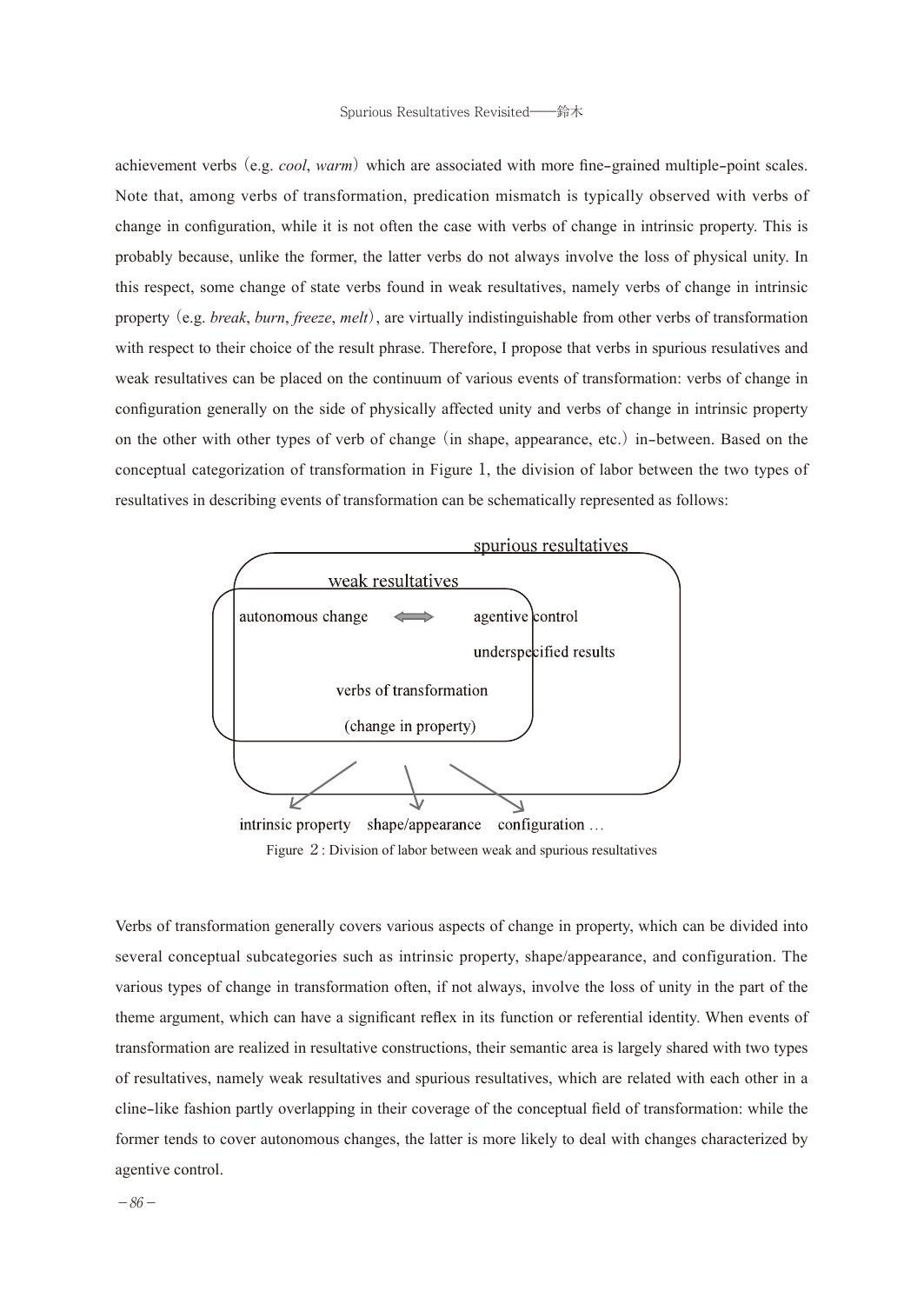Although the two types of resultatives have different orientations as to what type of change they most appropriately describe, this difference is also a matter of disposition where quite a few cases fall ambiguously between the two spheres. Thus, in my opinion, spurious resultatives and weak resultatives share the general semantics of the result phrase further specifying the result implied in the verb meaning. In order to substantiate this idea we still need to clarify how the result phrase actually functions in further specifying the resultant state of transformation. With that in mind, let me digress a while in the next section to see what can be learned from Japanese (spurious) resultatives.

### 5. The view from Japanese (spurious) resultatives

#### 5.1. A Type shifting analysis of Japanese (spurious) resultatives

In his seminal work on the typology of resultatives, Washio (1997) argues that Japanese has only weak resultatives (and spurious resultatives), but not strong resultatives, while in English both types of resultative are possible. His account of this typological difference is based on a hierarchy of patienthood, formulated in terms of the strength of result implications in verb semantics. I will not go into the specifics of Washio's analysis of patienthood, but see Beavers (2011) who offers a concise recapitulation of the hierarchy and a possible reinterpretation of it within the affectedness hierarchy proposed by Beavers himself. Since Washio (1997), it has been widely assumed that Japanese is a language which is fairly restricted in its variety of resultative constructions compared to English-type languages with strong resultatives.

However, recent studies in Japanese linguistics (Imoto 2009, Miyakoshi 2009 among others) have cast some doubt on this limited view of resultatives in Japanese, suggesting that there is in fact a broader variety of resultative expressions than assumed in the traditional literature, some of which are exemplified below (adapted from the previous studies including Imoto (2009) and Miyakoshi (2009) with English glossess by the present author.): $10, 11$ 

| (37) | a. Kanojo-ga                   | kami-wo  | kirei-ni kitta.             |          |  |
|------|--------------------------------|----------|-----------------------------|----------|--|
|      | She.NOM                        | hair.ACC | nicely<br>cut.PAST          |          |  |
|      | 'She cut her hair nice/lovely' |          |                             |          |  |
|      | b. Kare-wa                     | negi-wo  | naname-ni                   | kitta.   |  |
|      | He.NOM                         | leek.ACC | diagonally                  | cut PAST |  |
|      | 'He cut the leeks diagonally'  |          |                             |          |  |
|      | c. Kare-wa                     | negi-wo  | narabeta<br>taira-ni        |          |  |
|      | He.NOM                         | leek.ACC | place in order.PAST<br>flat |          |  |
|      | 'He arranged the leeks flat'   |          |                             |          |  |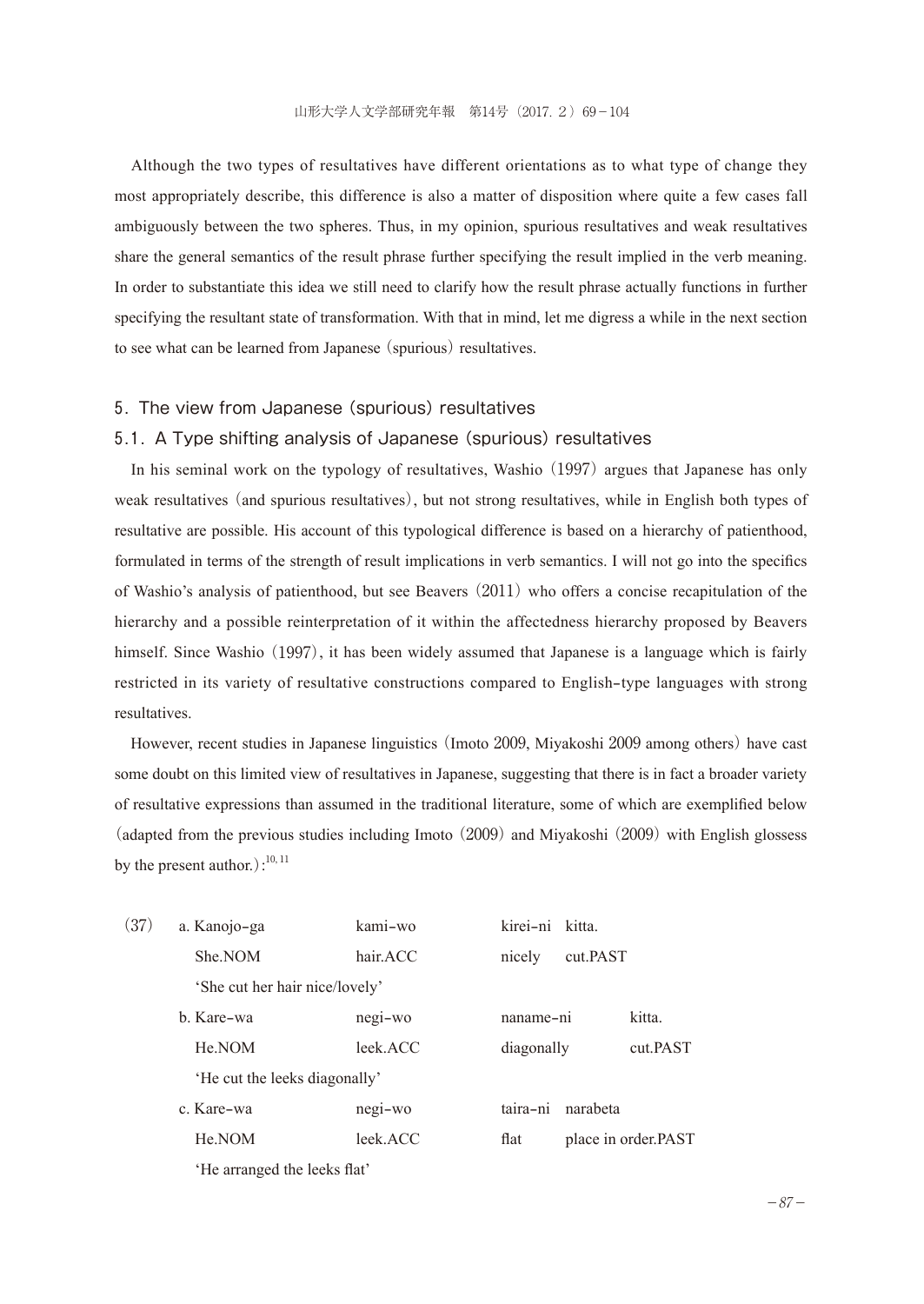| d. Kanojo-wa                     | huusen-wo    | ookiku     | hukuramaseta. |  |
|----------------------------------|--------------|------------|---------------|--|
| She.NOM                          | baloon ACC   | big        | blow PAST     |  |
| 'She blew the balloon big/large' |              |            |               |  |
| e. Kare-wa                       | sashimi-wo   | ookiku     | kitta.        |  |
| He.NOM                           | raw fish ACC | big        | cut.PAST      |  |
| 'He cut the raw fish big/large'  |              |            |               |  |
| f. Ude-ga                        |              | akaku      | hareta.       |  |
| Arm.NOM                          | red          | swell PAST |               |  |
| 'My arm swelled red'             |              |            |               |  |

Imoto argues that although events in so-called spurious resultatives are typically understood as expressing transformations in which an entity undergoes a significant change to produce a created entity, this interpretation is not inherently specified in the verbal semantics (since the verbs in question are mostly change of state verbs) but rather an emergent property derived by coercion (Jackendoff 2002, Pustejovsky 1995), more specifically, type shifing in the interpretation of the object noun phrase, as a consequence of adding the result phrase to the original verbal event, typically an event of transformation.

Abstracting away theoretical details for present purposes, Imoto's (2009) analysis of Japanese resultative expressions can be recapitulated as follows:

- $(38)$  (A) The function of the Japanese result phrase is adverbial modification to some (potential) facet of the verb semantics. Importantly, the categorial distinction between adjectives and adverbs essentially does not matter in the interpretation through type shifting. The result phrase is understood as a modifier to the verb phrase without being predicated of a host noun phrase directly.<sup>12</sup>
	- (B)Coercion is at work to accommodate semantic incompatibility, when it arises, yielding a meaningful semantic interpretation between the verbal predicate (with its theme argument) and the result phrase.<sup>13</sup> By way of type shifting the result phrase can be semantically linked to a resultant object in a transformation event instead of the syntactically realized object. More generally, "further specification" in cases like this can be regarded as a dynamic interpretive process of eliciting a relevant facet of events potentially compatible with the verb semantics.

In some cases, semantic interpretation utilizes static information lexically specified in the verb meaning; in other cases, when the relevant facet of change is not fully predictable from the verb meaning coercion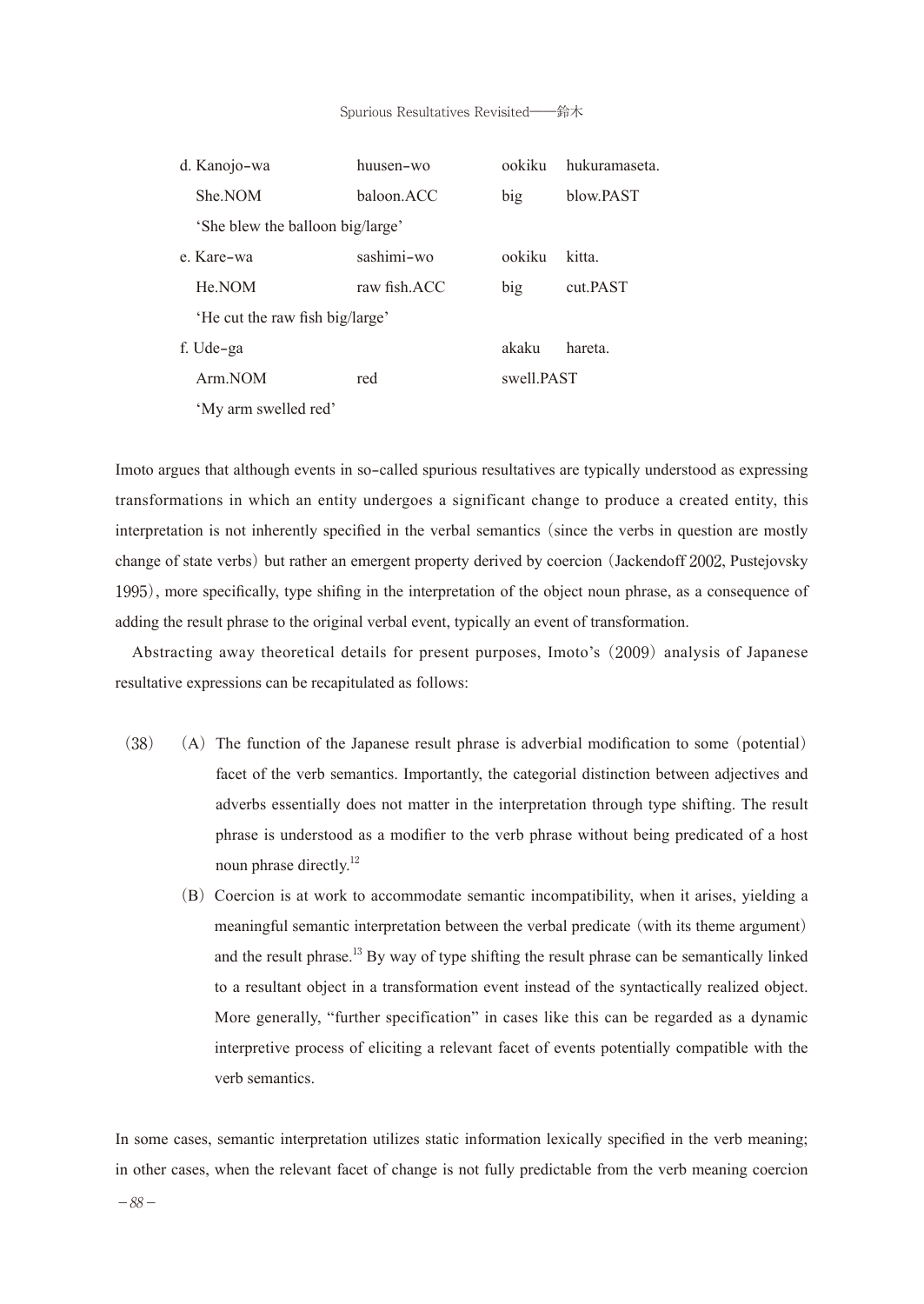is invoked to deal with the apparent semantic incompatibility. To illustrate how coercion works in such cases, consider the following examples with *ooki*-*ku*, -*ku* form of the adjective *ookii*("big" or "large" in English):  $14$ 

| (39) | a. Kare-ga                                        |                    | sashimi-wo ooki-ku kitta |               |               |  |
|------|---------------------------------------------------|--------------------|--------------------------|---------------|---------------|--|
|      | He.NOM                                            | raw fish.ACC large |                          | cut.PAST      |               |  |
|      | 'He cut the raw fish into large slices.'          |                    |                          |               |               |  |
|      | b. Kanojo-ga                                      | kabin-wo           |                          | ooki-ku watta |               |  |
|      | She.NOM                                           | vase.ACC           |                          | large         | break.PAST    |  |
|      | She broke the vase into larger pieces.'           |                    |                          |               |               |  |
|      | c. Kare-ga                                        |                    | $te-wo$                  |               | ooki-ku hutta |  |
|      | He.NOM                                            | hand.ACC           |                          | big           | wave.PAST     |  |
|      | 'He waved his hand in a big motion.'              |                    |                          |               |               |  |
|      | d. Kanojo-ga                                      | ooki-ku            |                          | waratta       |               |  |
|      | She.NOM                                           | big                | smile/laugh.PAST         |               |               |  |
|      | 'She smiled a big smile/laughed in a loud voice.' |                    |                          |               |               |  |

The expression *ooki-ku* normally refers to the size or volume of an entity in change especially when the effect of change is regarded as being of some significance. However, when combined with certain verbs, the verbal activity and the semantics of *ooki*-*ku* may fail to fit together in a straightforward way. For example, (39a) cannnot be understood as an act of making something larger by cutting; in (39b), the act of waving his hand does not make it bigger; and in (39c), the act of laughing is not normally understood as involving an entity that becomes bigger as a result. Still, all these examples obtain natural readings: in (39a), the event of cutting is reanalyzed as a transformation (disassembling) event where each piece of the resultant product can be described as "large" according to some contextual criterion; in (39b), the target of *ooki-ku* is shifted from the hand itself to its motion/trail; in (39c), without any apparent target of modification by *ooki-ku*, the effect of smiling is construed as an abstract product to be modified in a coerced reading.

According to Imoto's type shifting analysis, "further specification" in Japanese resultative expressions is regarded as not just augmenting the result specification of the verb semantics with additional information but rather prompting constructive process of adjustment in interpreting possible events. In order to achieve semantic coherence, type shifting requires a dynamic reinterpretation of the theme argument, generating different combinations of verbs, objects, and result phrases.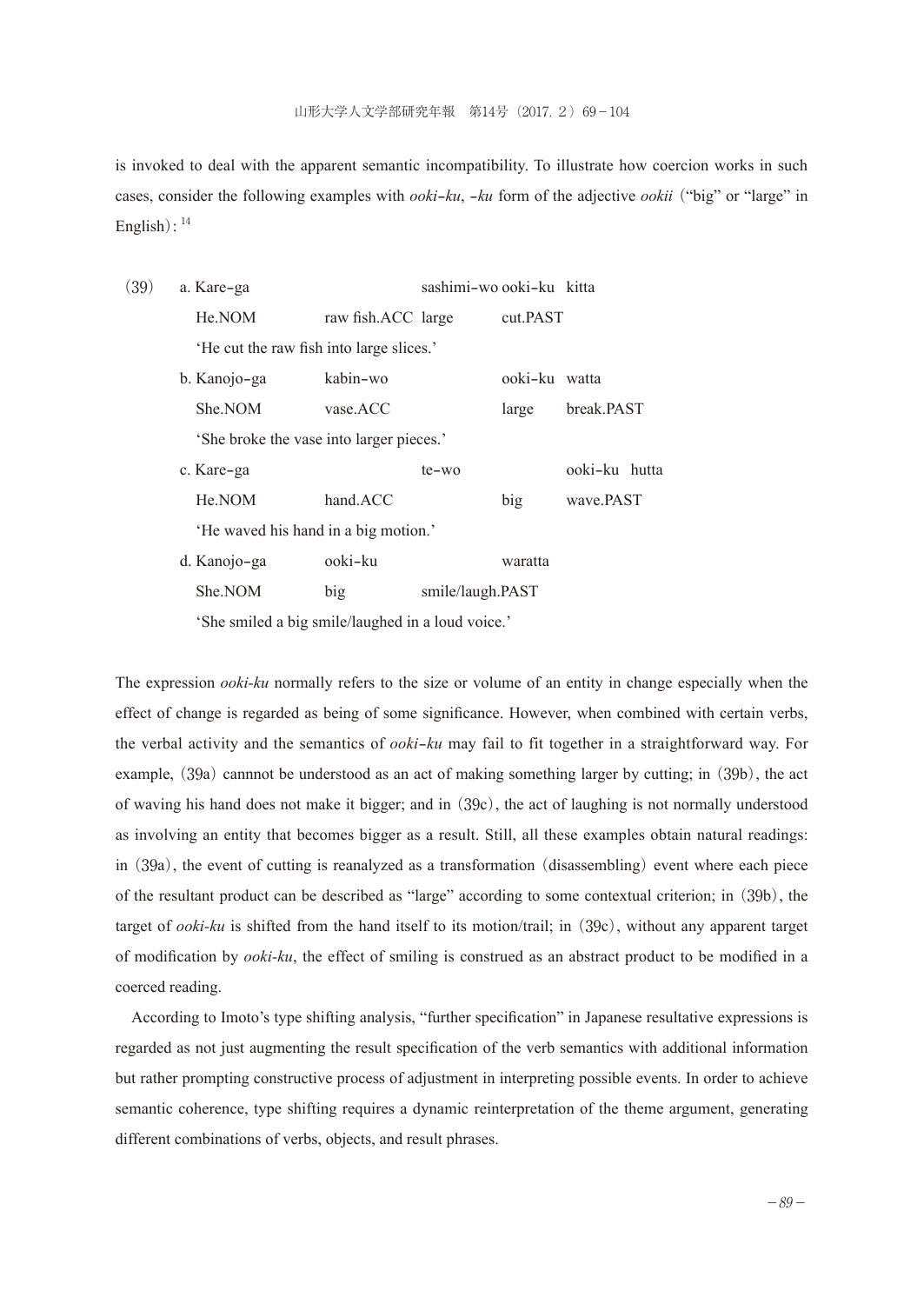#### 5.2. Adverbial modification as type shifting

I will argue that the basic insight of type shifting analysis of Japanese resultatives by Imoto (2009) can be extended to account for a significant part of elastic interpretation of spurious resultatives more generally. Let us turn again to spurious resultatives in English. We have discussed that English spurious resultatives have two major features when compared to normal resultatives: (A) predication mismatch and (B) adverbial modification by the result phrase. We have argued that predication mismatch reflects the general semantics of events of transformation, mainly characterized by a change of properties such as change in configuration and change in shape/appearance, generally denoting an event where the unity of an entity is affected in some way or other in the process of change. We have also taken a less committed position on adverbial modification: no single criterion is assumed to determine the categorial status of the modifier if it realizes in a bare "adjective" form. Along this line of thinking, Imoto's account of Japanese resultatives in which "further specification" plays a constructive role in interpreting events can be extended to capture an important facet of predication mismatch in spurious resultatives in English.

As we have seen above, verbs in spurious resultatives, namely verbs of transformation, are often underspecified for their result entailment, tolerating different kinds of result phrase for different event types. Moreover, it is not always the case that the result phrase is analyzed as a simple modification of the implied result of verbal activities. Consider the following examples, one in Japanese and the other in English:

(40) a. Michi-ga siro-ku kawaita (Imoto 2009: 291) Road.NOM white dry.PAST 'The road dried white.' b. Her breath exploded white.<sup>15</sup>

In (40a), the drying of the road does not imply a change in color, or for that matter, a change into white. Likewise, in (40b), the explosion of her breath cannot be inherently linked in the verb semantics to its becoming white. Instead, in each of these examples, the addition of the result phrase white should be seen as an active trigger to derive a transformation event reading (yielding some entity in white). In other words, the reading "x becomes white as a result of x's drying or exploding" is coerced in the context.

An advantage of the type shifting analysis of those resultatives is that it is not necessary to strictly determine the categorial status of result phrases, since type shifting by coercion is not a syntactic process by nature and the predicative interpretation to be obtained is only a makeshift in semantics involving various pragmatic factors. As one of the characteristic properties of spurious resultatives, it has already been pointed out that the result phrase functions as adverbial modification instead of true predication. We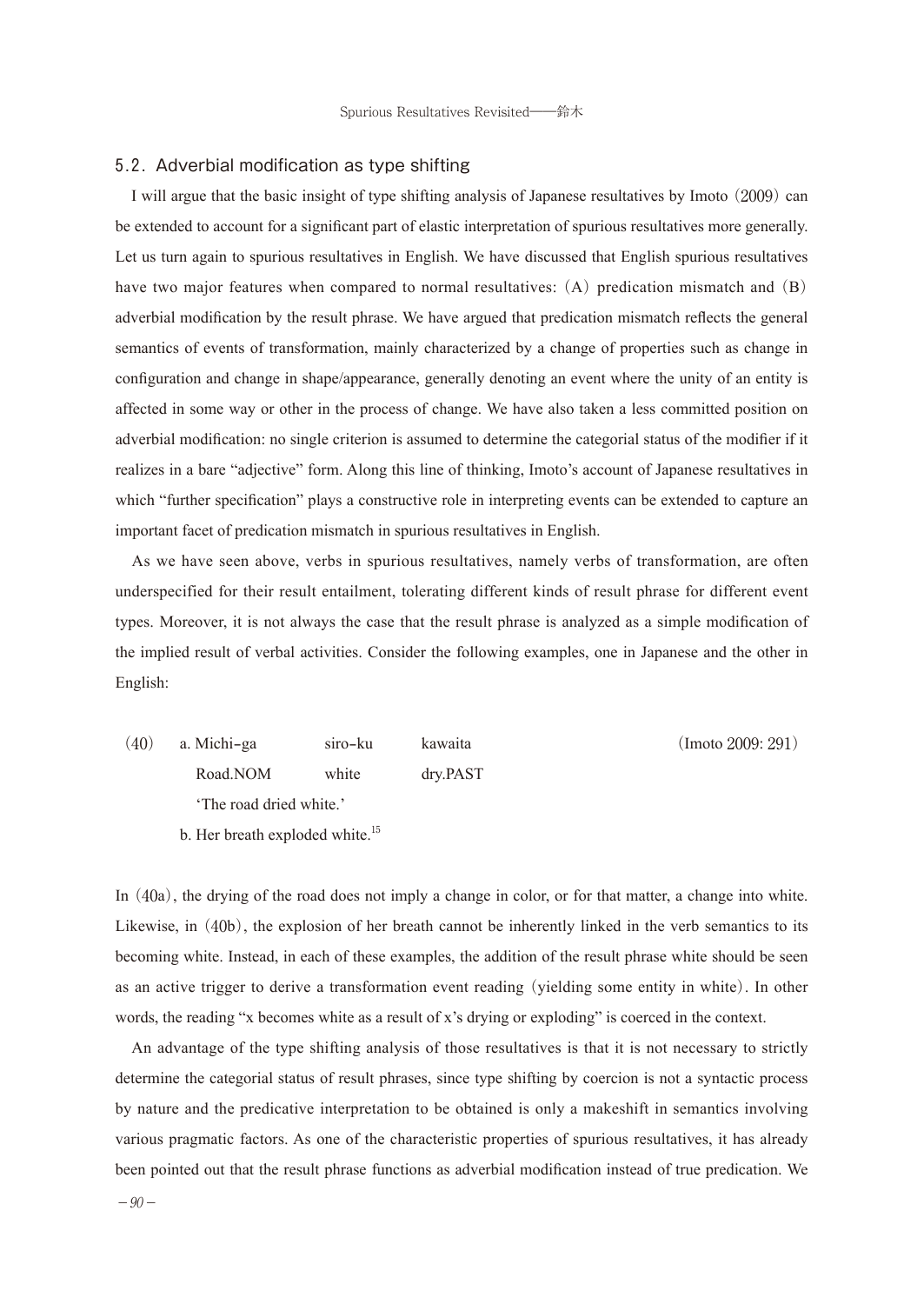can now recast the situation as follows: in spurious resultatives, true predication in a structurally motivated sense does not hold, and thus for the result phrase to receive a proper interpretation, it must be linked to a semantically appropriate host by virtue of its modifying the VP in question adverbially. In this sense, adjectives in spurious resultatives are coerced into behaving like adverbs, and further specification in spurious resultatives is not just modification of an inherently specified component of the verb semantics, but rather a constructive process of exploring a possible reinterpretation of an entity undergoing a change.

A related question to consider is how and when such type shifting is permitted. For the present, I have a limited answer to this: targets of semantic coercion are constrained lexically and conventionally: lexically, in that the choice of adjectives available are limited to lexical items of Germanic origin with a monosyllabic structure and to those that normally denote objectively discernible, simple properties; conventionally, in that combination of the verb and the result phrase must be construed as more or less conventionally motivated to give a natural interpretation in events of transformation. This latter aspect is often pointed out to hold more generally about resultatives (Boas 2003 among others).

## 6. The resultative dichotomy reformulated: true resultatives and spurious resultatives

#### 6.1. True resultatives and temporal dependence

The last question which has been left unaddressed so far in this paper is what true resultatives are. What can our new understanding of spurious resultatives offer to the major dichotomy of resultatives? In answering this question, I would like to propose a complementary characterization of the two major types of resultatives. Following the general trend in mutually-related, though not fully agreed upon, boundedness constraint approaches to resultative constructions,<sup>16</sup> I adopt the view that in true resultatives, two different scales, the verbal scale of the main predicate and the secondary scale provided by the result phrase, are merged to form a complex scale, with the latter typically setting a boundary on the process of change in the first scale. In other words, true resultatives are characterized by a scale composition, in which an unbounded process of change inherently specified in the verbal scale is delimited by a bound read off of the result phrase.<sup>17</sup> A major point of consensus in the relevant literature is that the result phrase must be "virtually closed" in terms of scalar interpretation (cf. Wechsler 2005), while there are various implementations of this idea of boundedness constraint on resultatives (see Goldberg 1995, Rothstein 2004, Suzuki 2006, Vanden Wyngaerd 2001, Wechsler 2005)

(41) a. ?He talked himself a little hoarse.

b. ?She ate herself a little sick. (Goldberg 1995: 196)

(42) a. Tim danced himself {completely/almost/half/\*very} tired.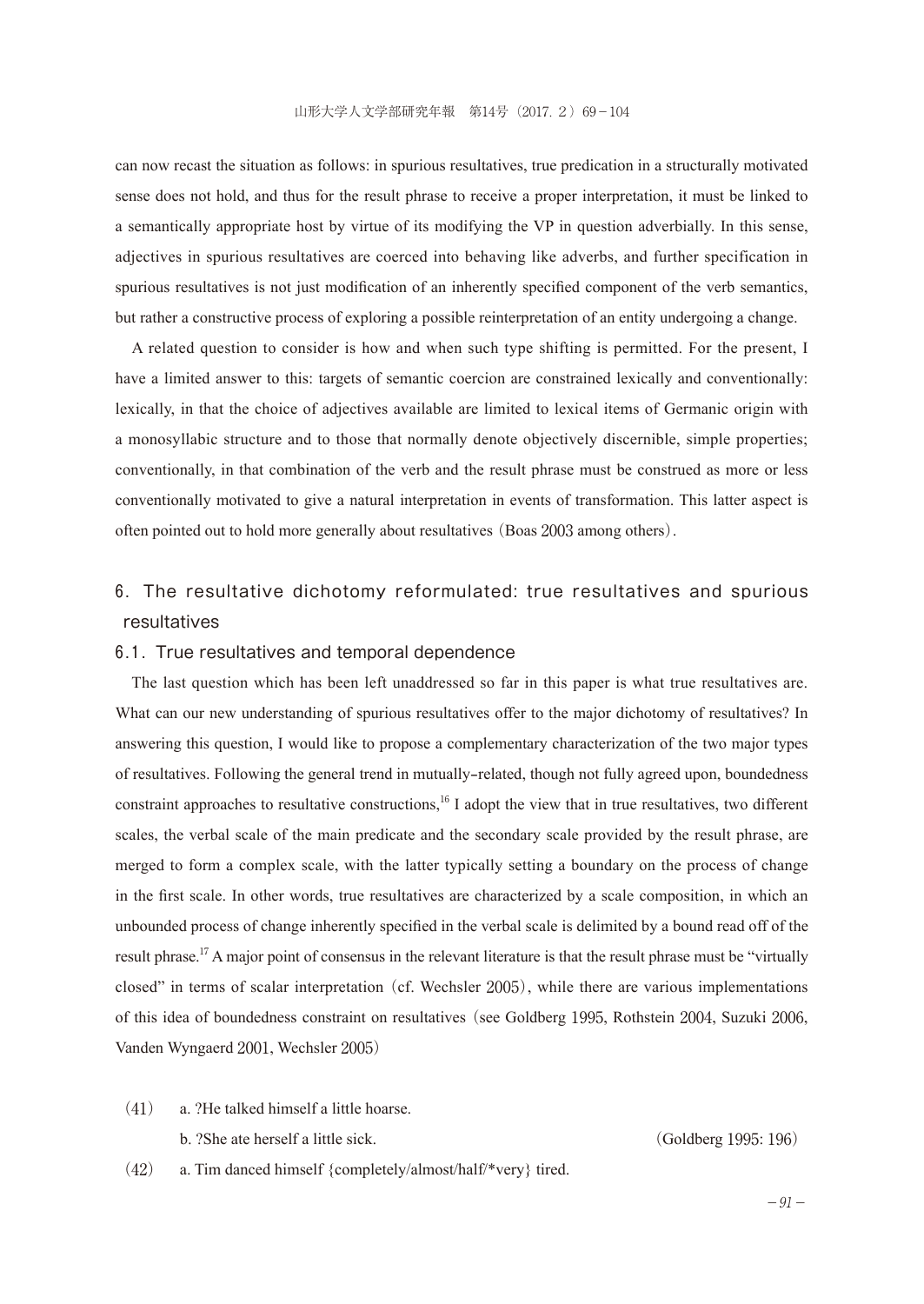- b. Max shouted himself {completely/almost/half/\*very} hoarse.
- c. The joggers ran the pavement {completely/almost/half/\*very} thin.
- d. Charley laughed himself {completely/almost/half/\*very} silly.(Vanden Wyngaerd 2001: 64)

The data in (41) and (42) plainly suggest that even gradable adjectives are forced to behave as nongradables when they are put in the resultative frame. That is, the constructional frame requires the bounded (closed-scale) interpretation of result phrases whether they are lexically specified as closed-scale  $(= non$ gradable) or not.

Taking boundedness as the defining property of true resultatives, I adopt a particular view that the scale composition between the verbal scale and the result scale in true resultatives is intuitively captured by the *until*-paraphrase of the resultative sentence, which is to account for the temporal dependency between the two subevents.

(43) John hammered the metal flat ⇒ John hammered the metal *until* it became flat.

In (43), the paraphrase with '*until*' given on the right side of the arrow means the event of John's hammering the metal and the event of its becoming flat proceed in a temporally parallel way.<sup>18</sup>

It is sometimes argued that temporal dependence does not hold in unselected object resultatives (ECM resultatives in Wechsler's (2005) terminology), in particular in those with an intensifying reading of dysfunction. Rappaport Hovav and Levin (2001: 775), for example, argue that there can be a temporal gap between the verbal event and the result event in (44) since "the hoarseness is achieved some time after the singing is over":

(44) Sam sang enthusiastically during the class play. He woke up hoarse the next day and said, 'Well, I guess I've sung myself hoarse.' (Rappaport Hovav and Levin 2001: 775)

However, other scholars claim that, even in such instances, "temporal adjacency," if not temporal overlap, still holds between the two subevents. (see Croft 2012: 290-291, Goldberg & Jackendoff 2004 and Rothstein 2004). In line with the latter position, I would add two further points to argue that a boundedness analysis can be applied to unselected and reflexive object resultatives like those in(44). First, linguistic expressions do not always reflect real world events as they are. In (44), while it would be possible to have a temporal lag between his singing performance and the appearance of hoarseness in his throat in a real event, the literal interpretation of the expression can require a coincidental reading, in which the culmination of his becoming hoarse is understood exactly as being at the end of his performance. In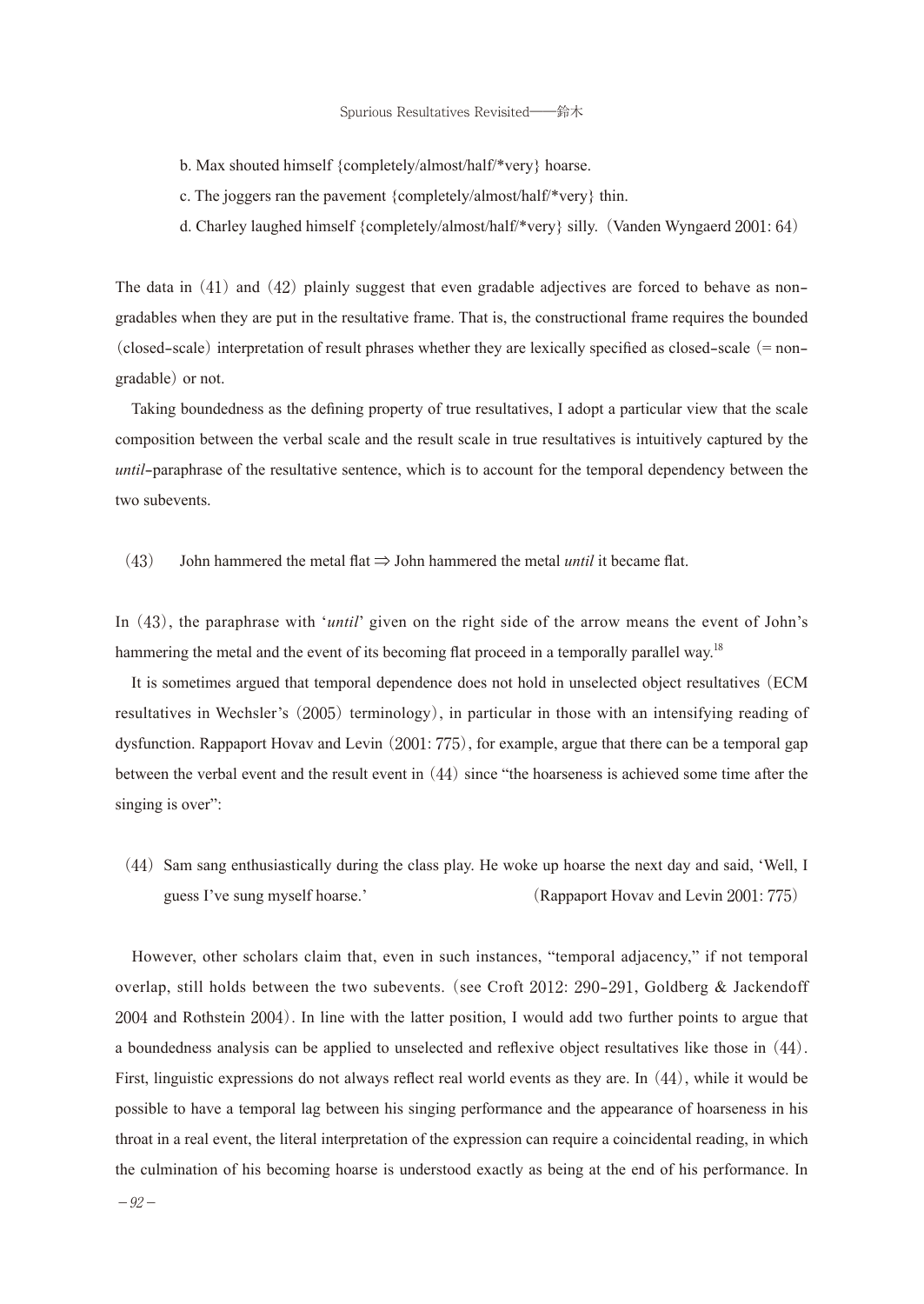other words, the apparently temporally independent interpretation can be seen as a result of a contextually inferred reading.

Secondly, unselected object resultatives (ECM resultatives), in particular those with reflexive objects or body part objects, are more or less idiomaticized with negative connotations of various types of dysfunctional state. It is not uncommon for a speaker to use an idiomatic phrase to overstate his experience, distancing himself from objective descriptions of real-world events. That is, an idiomatic expression by nature deviates from its literal interpretation. This can be another reason why some resultatives with unselected objects can have apparently temporally independent readings.

Returning to the general interpretation of true resultatives, I specifically propose that a temporally dependent interpretation derived from scale composition has two potentially different realizations: one is "total overlapping" where two subevents unfold in parallel from start to finish, and the other is the "terminal coincidence" of two subevents where the result phrase determines the culminating point as a bound on the scale of the verbal event. In both cases, I assume that the *until*-paraphrase applies, i.e., even in the case of "terminal coincidence," it is possible to interpret two subevents as having developed contemporaneously. For example, *he sang himself hoarse* has the paraphrase "he sang (songs) until he became hoarse," where his singing act continues while the situation in which his throat is being damaged little by little develops in a parallel way. Put differently, we may say that a kind of retrospective reading (going backwards from the result) is employed to reconstruct a parallel unfolding interpretation.

Given this characterization of true resultatives, we can see the oft-mentioned obligatory reading of incremental change in (true) resultatives (cf. Croft 2012, Rothstein 2004; see also Rappaport Hovav and Levin 2001, and Beavers 2011 among others) as induced by the scale composition between the verbal predicate and the result phrase. Thus, in the present analysis, the scale composition between two subevents is the distinguishing factor of the major typology in the cross-linguistic distribution of resultative expressions, namely strong/true resultatives and spurious resultatives.

#### 7. Some consequences of the reformulated dichotomy of resultatives

## 7.1. Counterexamples to the boundedness constraint reexamined

It has been often pointed out in the literature that the boundedness constraint on resultatives has to deal with apparent counterexamples (Boas 2003, Ono 2007; see also Goldberg and Jackendoff 2004, Wechsler 2005). Consider the following set of examples in (45) that apparently violate the boundedness constraint, as presented by Boas (2003: 136-137), who argues against Wechsler's (2001/2005) maximal endpoint constraint:

(45) a. Cool to room temperature. Dip a soft cloth in the solution, wring it *damp* and wipe furniture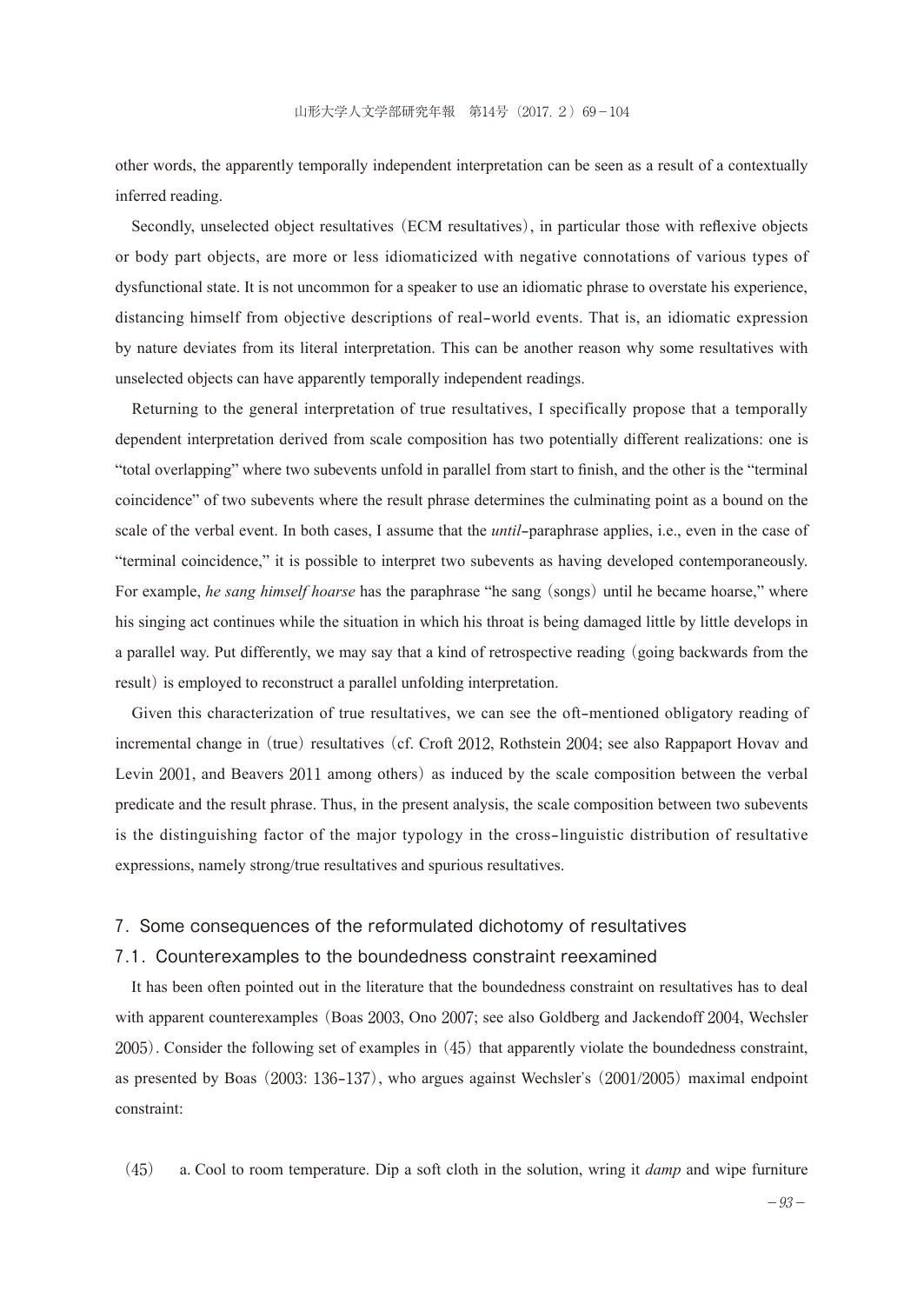with it. (1998/12/31, Newsgroups: rec.antiques)

- b. The simplest approach is to require the application to mark it dirty after making any changes and before dropping its strong references. (2000/1/18, Newsgroups: comp.lang.java.programmar)
- c. Actually, if you're trying for a Vietnam-look, the best way to do it would just color it dirty (2001 /3/4, Newsgroups; rec. models.scale)
- d. Everyday I wipe it wet with WD-40 before I ride and then wipe it *dry* after my ride. (2000/4/ 19, Newsgroups: rec.bicycles.misc)
- e. He found his lips *dry* and licked them *wet* again before taking a sip from the already sweating beer can. (2002/6/20, Newsgroups: alt.sex.stories.moderated)

In view of the exampes in (45), Boas argues that certain (de facto) open-scale adjectives (closed-scale adjectives with a minimum standard) can appear in resultatives, in violation of the boundedness constraint.

Note, however, that the adjectives in (45) constitute antonymous pairs of "complementary opposition," their respective antonyms being closed-scale adjectives:<sup>19</sup>

| (46) | a. damp (open scale)  |   | dry (closed scale)   |
|------|-----------------------|---|----------------------|
|      | b. dirty (open scale) |   | clean (closed scale) |
|      | c. wet (open scale)   | ⇔ | dry (closed scale)   |

These open-scale adjectives have in fact been traditionally cited in the literature as unacceptable in resultatives:

(47) He wiped it clean/dry/smooth/\*damp/\*dirty/\*stained/\*wet. (Green 1972)

Given the present framework, however, it is not difficult to reanalyze these apparently problematic cases in (45) as spurious resultatives. First, in (45a), the act of *wringing a wet cloth* can yield something *dry* or *damp* depending on the manner in which the wringing activity is performed. Thus, a natural interpretation of *wring it damp* should be something like "wring it in such a way that it remains damp." Conversely, the *until* paraphrase does not make sense with this case (wring it damp  $\neq$  wring it until it becomes damp). The verbs *mark* and *color* in (45b, c) are verbs of change in apperance and thus the events described here can be analyzed as transformation events in our terms: they are understood as something like "x marks/ colors y in such a way that z which looks dirty is created," where z could be viewed as distinct in identity transformed from y. Although a similar analysis is available for (45d, e), it can be alternatively argued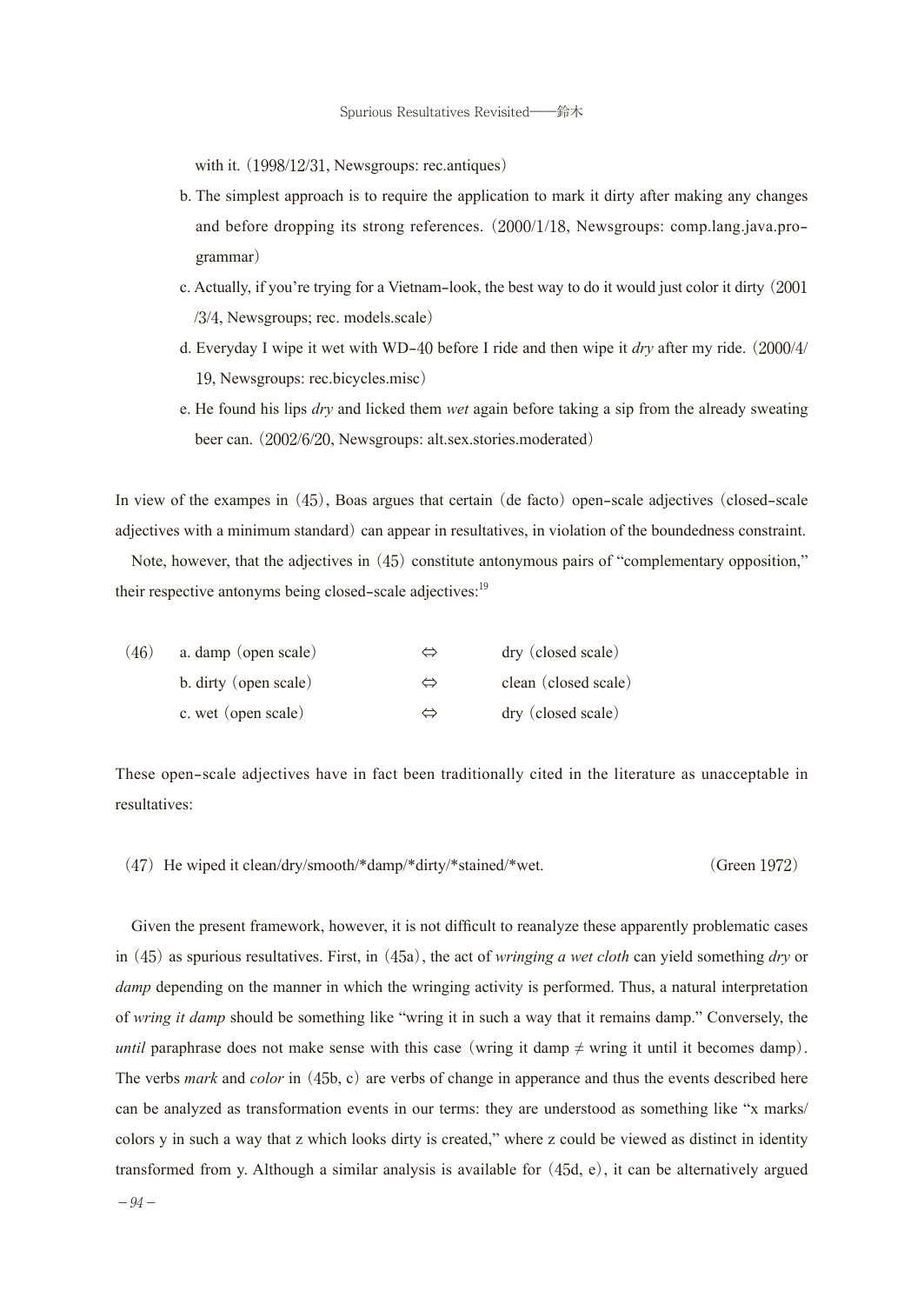that these examples are truly exceptional in that they are set in a contrastive context, namely, in (45d), *wipe it wet and wipe it dry* are placed in tandem, and in (45e), *wet* comes immediately after its antonym *dry*. It is not unreasonable to consider that this context effectively encourages the appearance of these unexpected adjectives. In my opinion, (45d, e) may be justifiably disregarded as idiosyncratic tokens whose acceptability is heavily contingent on peculiarly contrastive contexts. Thus, they do not constitute genuine counterexamples to our characterization of true resultatives as far as we maintain the dichotomy of true resultatives and spurious resultatives. I conclude that the apparent counterexamples in (45) can be analyzed either as spurious resultatives in the present framework or as highly irregular tokens consciously created in the context.

#### 7.2. Ambiguity in resultatives: true or spurious

I have presented an expanded view of spurious resultatives that allows a more flexible interpretation of result phrases with respect to their predicational properties. In addition to true resultative interpretation, namely, temporally dependent incremental change under strict scale composition, the present analysis leaves room for some seemingly true resultatives, in particular when the object is selected by a transitive verb, to have a spurious reading where temporal dependence is not required. In other words, the result phrase is associated with its host only through adverbial modification instead of structural predication. In such cases, the resultative sentence can be paraphrased as "x V on y and y is now z," instead of the *until* paraphrase "x V (on y) until y becomes z." Consider a typical case of true resultatives:

#### $(48)$  He hammered the metal flat.

I claim that (48) can be ambiguous in its event-aspectual interpretation: (i) a true resultative reading where his hammering and the metal becoming flat totally overlap in their temporal development from start to finish, and (ii) a spurious reading where the event of the metal becoming flat does not proceed incrementally but the flatness can be achieved, for example, instantly in the final moment of a clumsy five minute hammering.<sup>20</sup> Despite this rather unexpected consequence, it is in fact natural enough when we consider the fact that incremental change is not always a strict requirement of "resultative" sentences. In other words, I suggest that the temporally dependent incremental change reading is not an obligatory interpretation in apparently true resultatives: on the contrary, it is an optional reading when scale composition is employed. In this respect, the incremental change reading of true resultatives in which two subevents unfold contemporaneously is constructed "retrospectively" from potentially ambiguous resultative sentences by means of scale composition. Note that this type of ambiguity is available only if the verb lexically selects the object, in other words, only in Control resultatives in Wechsler's (2005)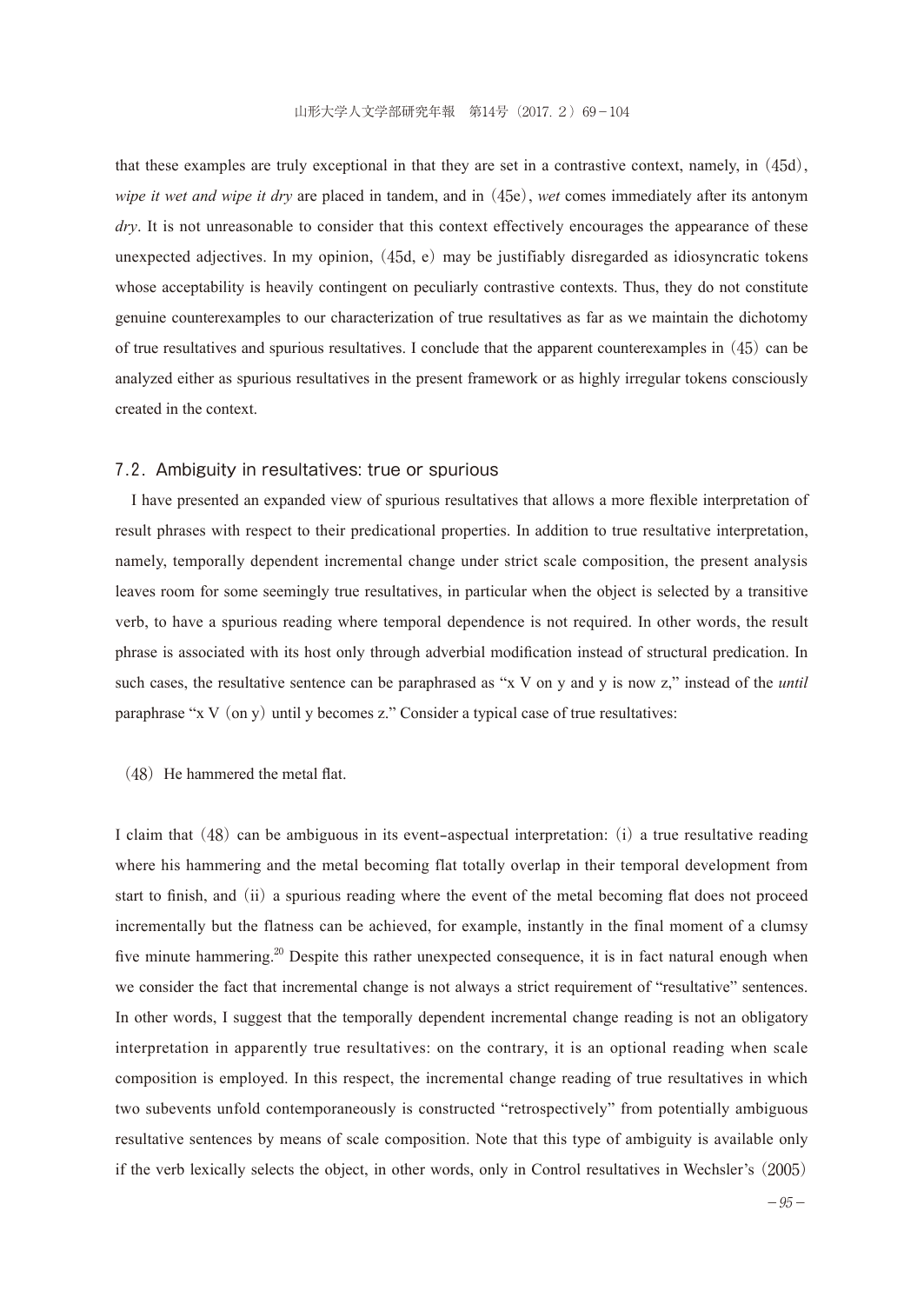sense.

### 8. Conclusion

In this article, I have reexamined the characteristics of spurious resultatives whose independent existence was first pointed out by Washio (1997). After identifying predication mismatch in transformation events as well as a greater prevalence of adverbial adjectives in English as the major sources of the peculiarities found in this type of resultative, I have presented a type shifting analysis based on recent studies of Japanese resultative expressions. Although rather commonly found in Japanese, those spurious resultatives have somehow been largely overlooked in general typological approaches to resultatives. Furthermore, I have proposed to extend the notion of "spurious resultatives" to subsume "weak resultatives" since, as I have shown, the two types of resultatives mainly involve the same class of verbs, namely verbs of transformation, semantically sharing a larger space of various aspects of change in property. The extended spurious resultatives in turn sharply contrast with true resultatives that are characterized by the scale composition which leads to incremental change readings of two subevents.

The present analysis emphasizes the role of the creative aspect of adverbial modification, in which "further specification" is reconceived as a flexible elicitation strategy by which the result phrase is properly linked to its host in semantic interpretation without resort to structural predication. This gives a flavor of "adverbial modification." This strategy, constrained lexically and conventionally, is invoked by coercion in cases when semantic incompatibility is detected in predicative interpretation during transformation events. Viewed this way, spurious resultatives, which stand in sharp contrast to true resultatives under the strict interpretation of scale composition, are also creative in their own way.

\* I am grateful to Seiji Iwata for extensive comments on an earlier version of this paper. My thanks also go to Mark Irwin for suggesting stylistic improvements. This study was supported in part by Grant-in-Aid for Scientific Research (C), No. 2450528 and No. 15K02590 from the Japan Society for the Promotion of Science. Needless to say, all remaining inadequacies are my own.

## **Notes**

1.Washio (1997) defines strong resultatives as having a verb that does not specify a change of state and weak resultatives as having a verb that specifies a change of state or at least a potential change in a certain direction. This amounts to saying that in the former the result phrase functions as further specification of an implicit result of the verb, whereas in the latter it adds a new result to the verbal event. Theoretical details aside, the essence of this classification is by and large shared by many scholars including Rapoport  $(1999)$  (true resultatives vs. false resultatives) and Iwata  $(2006)$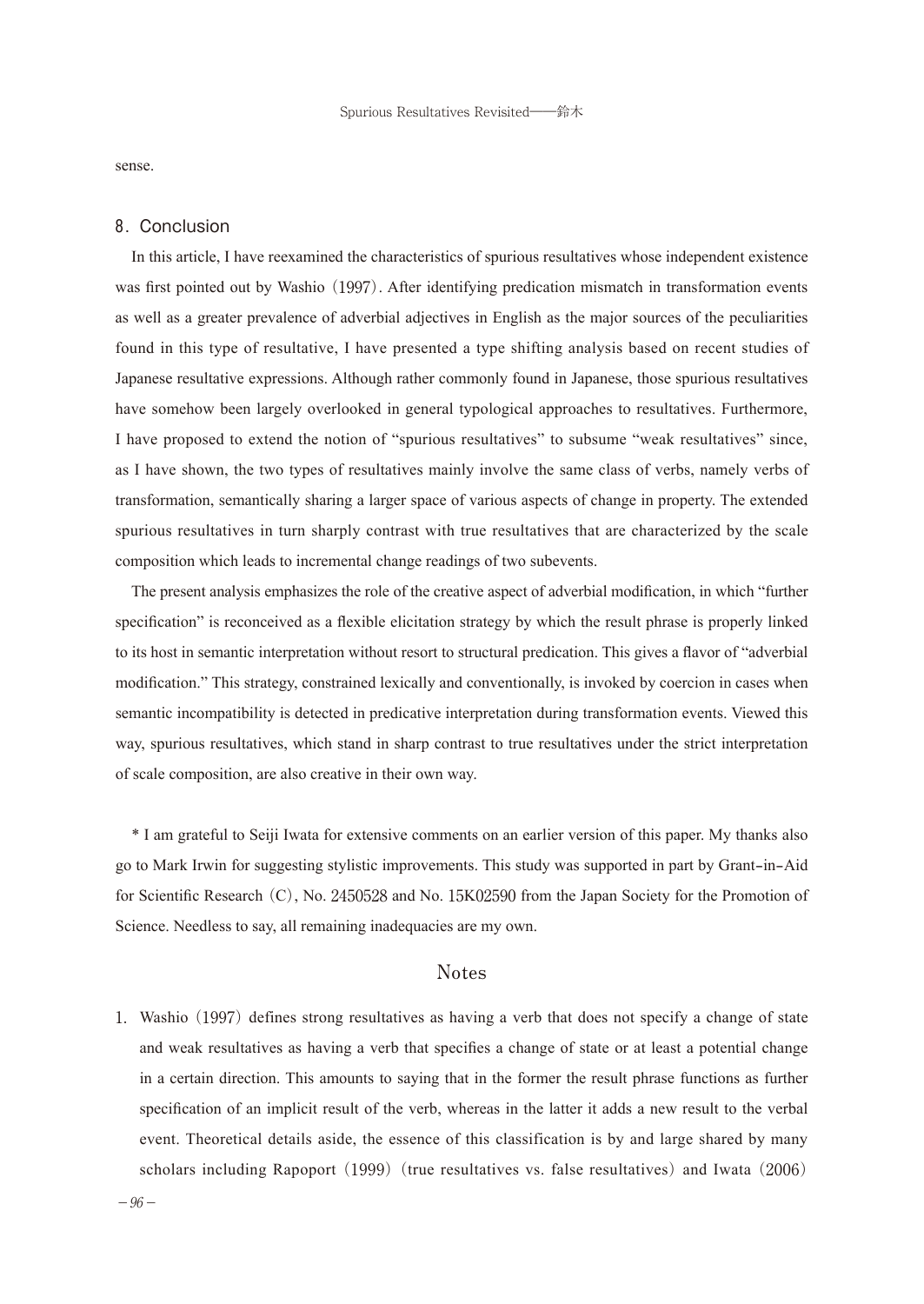(Argument structure resultatives vs. Adjunct resultatives): in one type the result phrase is more responsible for characterizing the event semantics independently of the verbal semantics while in the other it is more dependent on the verbal semantics.

- 2.In Quirk et al. (1985), the order of italicized words in (8) shows adjective uses of the same form first and adverb uses second. They note that "many such uses in adverb function occur chiefly in fixed expressions (Quirk et al. 1985: 405)."
- 3.Huddleston and Pullum (2002: 567) note that "the overlap is greater in non-standard speech, and within the standard variety there are some adverbs of this kind that are restricted to informal style," while also pointing out that "the distinction between adjective and adverb is not always entirely obvious."
- 4.It is not actually the case that all the adjectives taken up in (9) appear in spurious resultatives. My point, however, is that a certain amount of prevalence of such adverbial adjectives in modern English can be a motivating factor of adverbial interpretation of adjectives in spurious resultatives. It should be also pointed out that some of the items such as *high*, *low*, *deep*, *wide* are lexically genuine adverbs as they are listed in dictionaries as such. With these items, -*ly* counterparts normally assume more abstract senses concerning recognition and evaluation.
- 5.See Himmelmann and Schultze-Berndt (2005) on the general distinction between (apparent) adjectives and adverbials in adjunct positions; see also Killie (2007) for the adverbialization process in the history of English and the recent development of "appearance/attribute" -*ly* adverbs which largely overlap with the -*ly* counterparts of the adjectival adverbs under discussion.
- 6.See Levinson (2010) for an intriguing analysis of spurious resultatives ("pseudo-resultatives" in her terminology) based on the lexical-syntactic approach of Hale and Keyser (2002) where "root creation verbs" (e.g. *braid*, *tie*, *pile*, *chop*, *slice*, and *grind*) are derived from the complement of a PP which denotes a producing event.
- 7."Internal motion" events studied extensively in Iwata (2008)(e.g. *The door swung open/The trap door fell shut*) can also be analyzed as a subtype of change of configuration events, where the integrity of an entity is lost or split as a result of a part of a larger architecture changing its location. This contrasts with the cases of "translational motion" (Talmy 2000) in which an entity itself moves somewhere as it is. Iwata argues that open/shut expressions involve both motion and change of state and that, in particular, the adjectives open and shut are not predicated of the theme argument directly but instead express concurrent change of state with internal motion where only part of an entity undergoes a motion. In other words, two predicates both of which denote different kinds of result have different semantic subjects respectively, although their referents partly overlap with each other in terms of their inherent part-whole structure.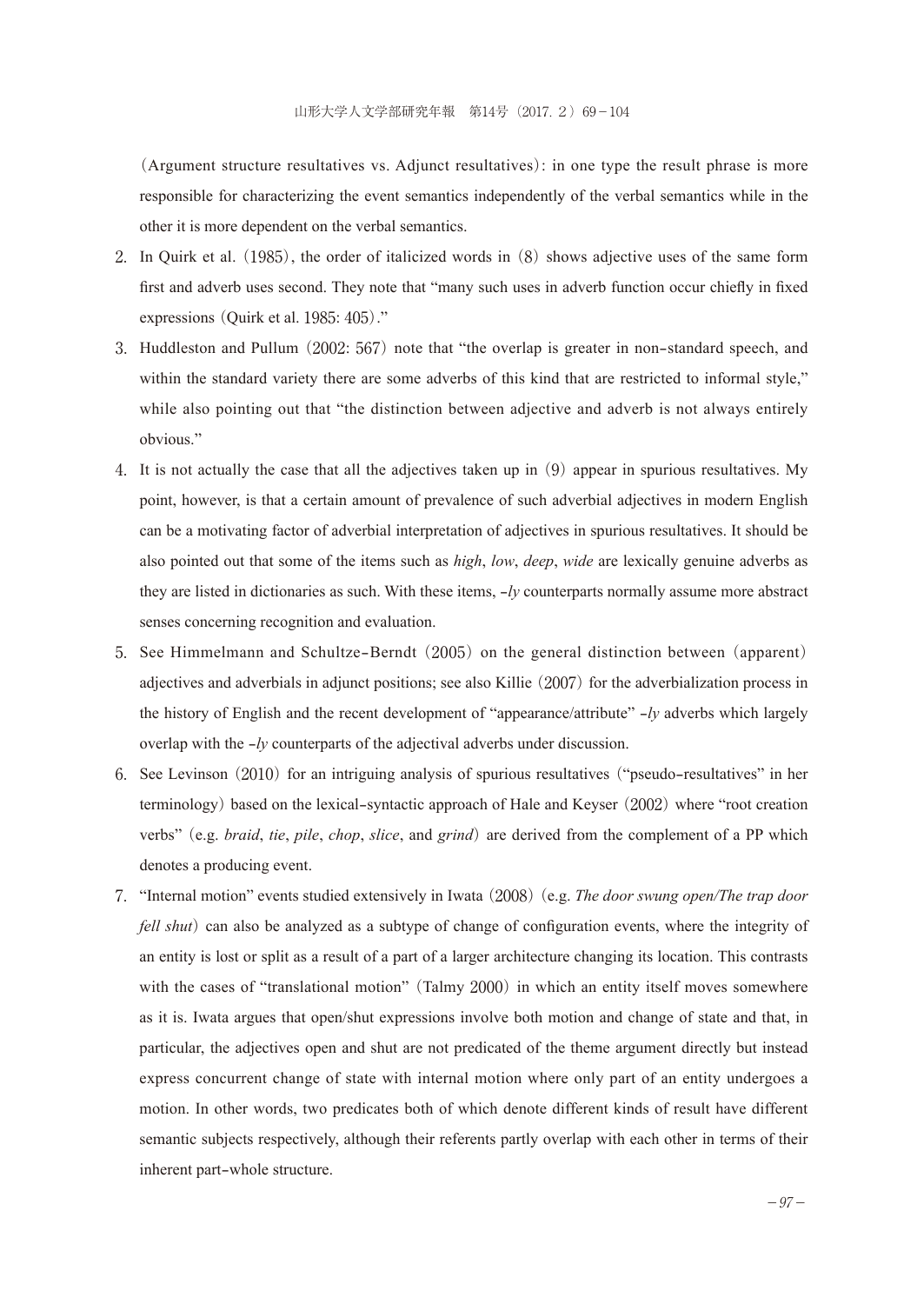- 8.(30a) is adapted from the following text referring to an act of speaking in which the word "gentleman" is pronounced with a pause as if "gentle" and "man" were separate words.
	- (i)'You're a gentleman,' she said, spreading the word into two halves so that for the first time he saw it for what it meant: a gentle man. (Rachel Joyce, *The Unlikely Pilgrimage of Harold Fry*: 138)
- 9.The manually controlled process can be associated with an abstract path or scale of "partial ordering" (see Beavers 2011 for verbs of "cutting"). In this sense, change of configuration verbs (as well as transformation verbs) are characterized as having specification of result orientation without implying a final state: their lexical specification is not about result state, as in the case of typical change of state verbs, but rather about abstract direction of change.
- 10.Imoto (2009, 2012) mainly deals with Japanese resultatives, while Miyakoshi (2009) delves more into the contrastive issues of resultatives between Japanese and English.
- 11.One plausible reason why such resultative-like expressions in Japanese have been given little attention is likely to be that the majority of Japanese resultative examples examined so far (most of them are judged unacceptable) typically consist of literal translations from English resultative examples. Correspondingly, Japanese resultative expressions such as those in (37) are not always directly translatable into English.
- 12.Imoto (2009) mainly examines the resultative expressions with -*ku* form of adjectives in Japanese.
- 13.The general coercion rule is informally defined as follows:
	- $(i)$  A constituent identifying an individual X may be used/understood to identify an individual contextually associated with X(Jackendoff 2002: 141).
- 14.Examples are adapted from Imoto (2009) and glossed for exposition by the present author.
- 15.(40b) is adapted from the original text:
	- $(i)$  She sighs, her breath exploding white into her face.

(Maggie O'Farrell, *The Hand That First Held Mine*: 273)

See also the following excerpt for a similar example with the adjective *white*:

- (ii)I am holding on for dear life, one hand on the ladder, the other on the lip of a shelf, fingers pressed white. (Robin Sloan, *Mr. Penumbra's* 24*-Hour Bookstore*: 1)
- 16.Goldberg (1995), Rothstein (2004), Van den Wyngaerd (2001), Wechsler (2005) among many others; see also Tenny (1994) for her pioneering work on boundedness in a much larger context; Krifka (1992, 1998), Kennedy (2007), and Kennedy and McNally (2005) for the theoretical foundations of dealing with boundedness.
- 17.I am aware of the fact that some (true) resultatives cannot always be aspectually bounded and in such cases they have a contemporaneous reading where two subevents totally overlap during the process of change. See McIntyre (2004), Rothstein (2004); see also Goldberg and Jackendoff (2004).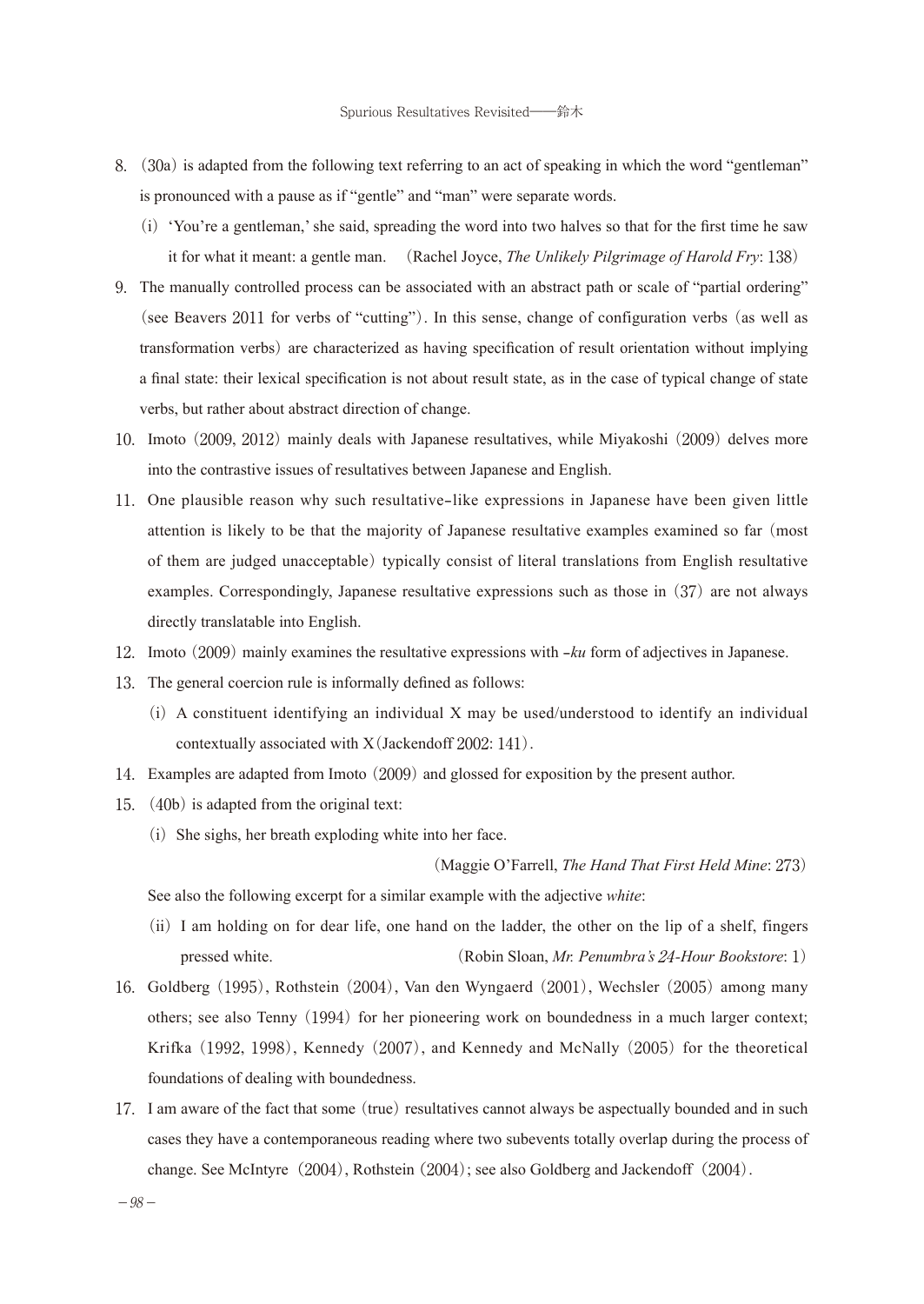- 18.The essence of temporal dependence between the two subevents in resultatives is theoretically implemented in various studies in different ways. For example, Rothstein (2004) puts forth an elaborate analysis in formal semantic terms while Rappaport Hovav  $\&$  Levin (2001) and Croft (2012) respectively offer semantic analyses in a more intuitive way. Informally speaking, I assume that the added culmination (the final minimal event in an incremental process) on the scale yields an incremental change reading with respect to the theme argument. See also Wechsler (2005) for an event-argument homomorphism analysis and Beavers (2011) for a similar approach formulated in a broader perspective.
- 19.See Cruse (1980) for the notion of "complementary opposition," where two lexical items which form an antonymous pair are located on the same scale with one occupying one pole indicating the zero point (where the scale is closed) and the other covering all the rest of the scale with no upper boundary (meaning the scale is open). With the pair clean and *dirty*, for example, the former occupies the zero point where all the dirt is removed, while the latter covers the rest of the scale extending out with no limit of dirtiness in principle; see also Suzuki $(2006)$  for the relevance of boundedness in resultatives.
- 20.Why *flat* does not alternate with *flatly* in this case is a matter of interest but presently I am unable to offer any definite answer.

### References

Beavers, John. 2011. On affectedness. *Natural Language & Linguistic Theory* 29. 335─370.

- Beavers, John & Andrew Koontz-Garboden. 2012. Manner and result in the roots of verbal meaning. *Linguistic Inquiry* 43. 331─369.
- Boas, Hans Christian. 2003. *A constructional approach to resultatives*. Stanford, CA: CSLI Publications.
- Broccias, Cristiano. 2004. The cognitive basis of adjectival and adverbial resultative constructions. *Annual Review of Cognitive Linguistics* 2. 103─126.
- Broccias, Cristiano. 2008. Towards a history of English resultative constructions: the case of adjectival resultative constructions. *English Language and Linguistics* 12(1). 1─28.
- Broccias, Cristiano. 2011. Motivating the flexibility of oriented –*ly* adverbs. In Panther, Klaus-Uwe and Günter Radden (eds.). *Motivation in grammar and the lexicon*. 71─88. Amsterdam and Philadelphia: John Benjamins.
- Carter, Ronald. 2004. *Language and creativity: The art of common talk*. Routledge.
- Croft, William. 2012. *Verbs: Aspect and argument structure*. Oxford: Oxford University Press.
- Cruse, Alan D. 1986. *Lexical semantics*. Cambridge: Cambridge University Press.
- Geuder, Wilhelm. 2000. *Oriented adverbs: issues in the lexical semantics of event adverbs*. Doctoral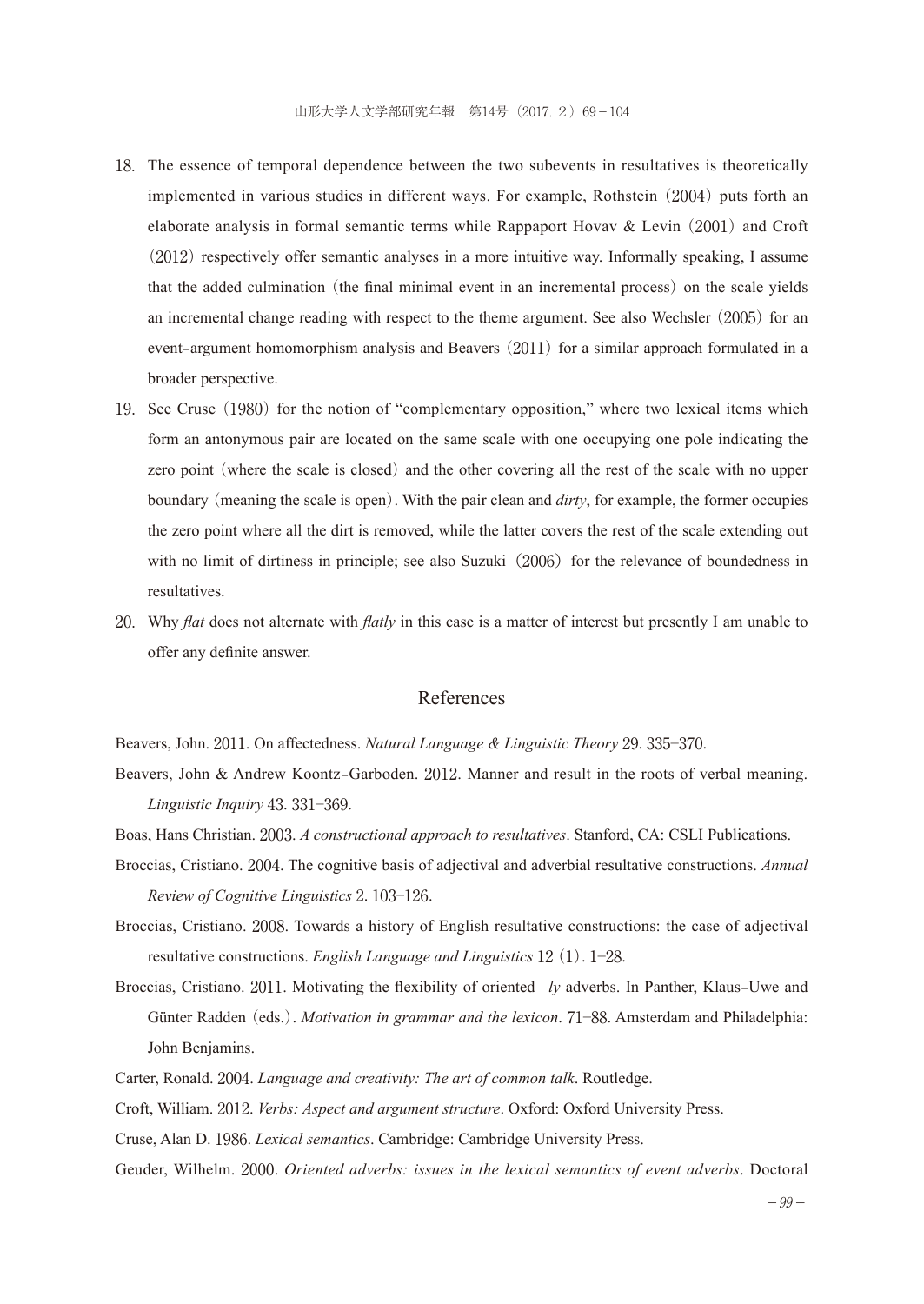dissertation, Universität Tübingen.

- Goldberg, Adele. 1995. *Constructions: A construction grammar approach to argument structure*. Chicago: University of Chicago Press.
- Goldberg, Adele & Ray Jackendoff. 2004. The English resultative as a family of constructions. *Language*  80(3), 532-568.
- Green, Georgia M. 1972. Some observations on the syntax and semantics of instrumental verbs. *Papers from the Eighth Regional Meeting*, *Chicago Linguistic Society*. 83─97.

Grimshaw, Jane. 1990. *Argument structure*. Cambridge: MIT Press.

- Hale, Ken & Samuel. J. Keyser. 2002. *Prolegomenon to a theory of argument structure*. Cambridge: MIT Press.
- Himmelmann, Nikolaus P. & Eva F. Schultze-Berndt. 2005. Issues in syntax and semantics of participantoriented adjuncts: an introduction. In Nikolaus. P. Himmelmann & Eva. F. Schultze-Berndt (eds.), *Secondary predication and adverbial modification*: The typology of depictives, 1-67. Oxford University Press: Oxford.
- Horrocks, Geoffrey & Melita Stavrou. 2003. Actions and their results in Greek and English: the complementarity of morphologically encoded (viewpoint) aspect and syntactic resultative predication. *Journal of Semantics* 20. 297-327.
- Huddleston, Rodney & Geoffrey Pullum. 2002. *The Cambridge grammar of the English language*. Cambridge: Cambridge University Press.
- Imoto, Ryo. 2009. Nihongo kekka koubun niokeru gentei to kyousei (Delimitation and coercion in Japanese resultatives). In Ono Naoyuki (ed.)*Kekka koubun no typology*(The typology of resultative constructions), 267-313. Tokyo: Hituzi publishing.
- Imoto, Ryo. 2012. Nihongo no kekka kobun no ichizuke to renyo-shushoku-bun (The characterization of resultatives in Japanese and continuous modification clauses). Paper presented at the 84th Conference of Japan English Literary Society, Senshu University, 26-27 May.
- Iwata, Seizi. 2006. Argument resultatives and adjunct resultatives in a lexical constructional account: The case of resultatives with adjectival result phrases. *Language Sciences* 28(5). 449-496.
- Iwata, Seizi. 2008. A door that swings noiselessly open may creak shut: Internal motion and concurrent changes of state. *Linguistics* 46. 1049-1108.
- Jackendoff, Ray. 2002. *Foundations of language: Brain*, *meaning*, *grammar*, *and evolution*. Cambridge: Oxford University Press.

Kageyama, Taro. 1996. *Doushi Imiron*(Verb semantics). Tokyo: Kurosio Publishers.

Kennedy, Chris. 2007. Vagueness and grammar: the semantics of relative and absolute gradable adjectives. *Linguistics and Philosophy* 30. 1-45.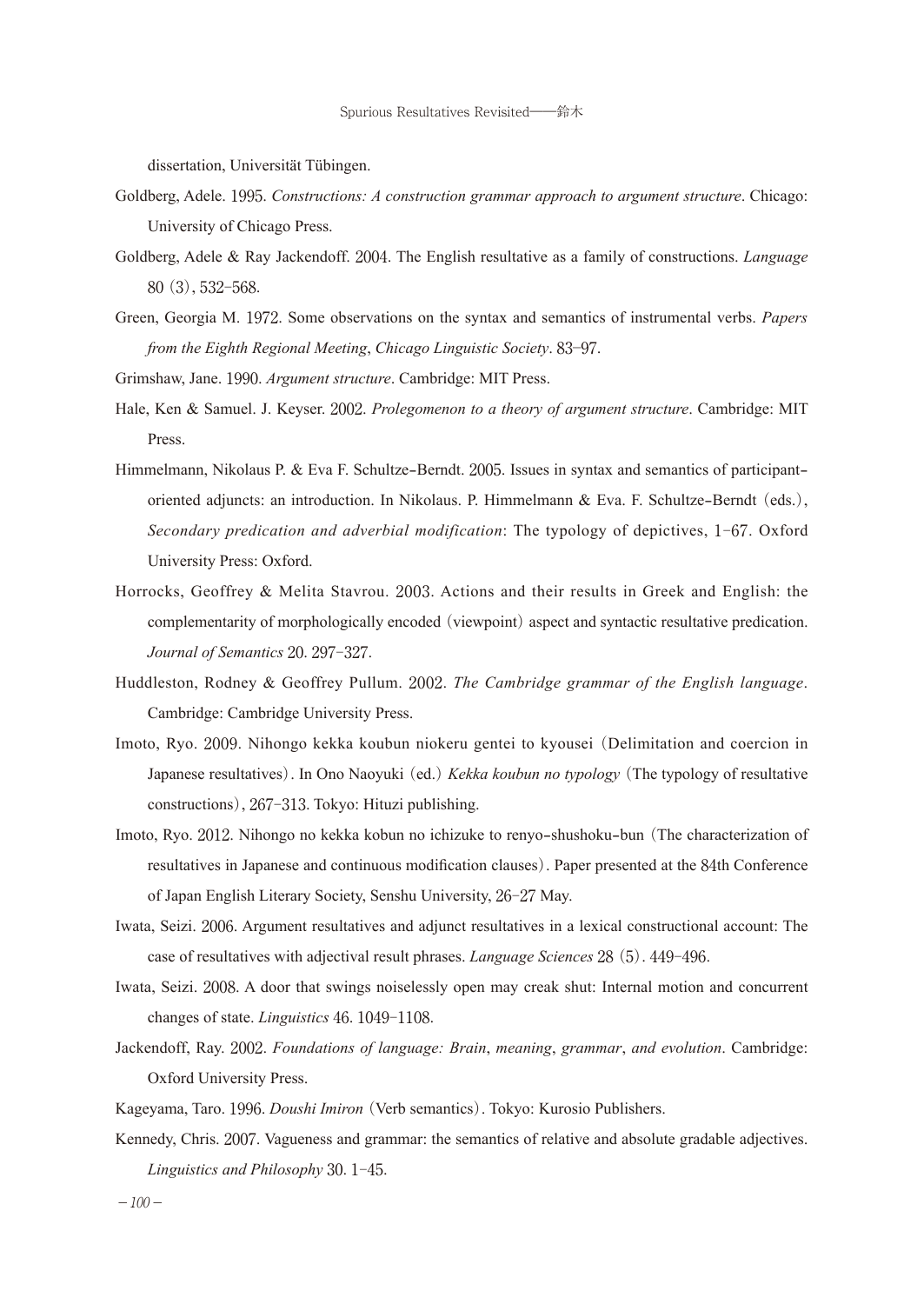- Kennedy, Christopher & Louise McNally. 2005. Scale structure, degree modification, and the semantics of gradable predicates. *Language* 81. 345-381.
- Killie, Kristin. 2007. On the development and use of appearance/attribute adverbs in English. *Diachronica*  24(2). 327-371.
- Krifka, Manfred. 1992. Thematic relations as links between nominal reference and temporal constitution. In Ivan A. Sag & Anna Szabolcsi (eds.), Lexical matters, 29–53. Stanford: CSLI Publications.
- Krifka, Manfred. 1998. The origins of telicity. In Susan Rothstein (ed.), *Events and grammar*, 197–235. Dordrecht: Kluwer Academic.
- Levin, Beth. 2008. A constraint on verb meanings: Manner/result complementarity. Paper presented at Cognitive Science Department Colloquium Series, Brown University, Providence, RI, 17 March.
- Levin, Beth & Malka Rappaport Hovav. 2013. Lexicalized meaning and manner/result complementarity. In B. Arsenijević, B. Gehrke, and R. Marín (eds.), *Studies in composition and decomposition of event predicates*, 49-70. Dordrecht: Springer.
- Levinson, Lisa. 2010. Arguments for pseudo-resultative predicates. *Natural Language & Linguistic Theory*  28. 135-182.
- McIntyre, Andrew. 2004. Event paths, conflation, argument structure, and VP shells. *Linguistics* 42(3). 523-571.
- Miyakoshi, Koichi. 2009. *Nichieigo no shuuhenteki kekka-koubun*(Peripheral resultatives in Japanese and English). In Ono, Naoyuki (ed.), Kekka-koubun no typology (The typology of resultative constructions), 217-265. Tokyo: Hituzi-publishing.
- Ono, Naoyuki. 2007. Kekka-jutugo no scale-kouzou to jisho-type (The scalar structure of resultative predicates and the types of event). In Ono, Naoyuki (ed.), Kekka-koubun kenkyu no sintenkai (New developments in the study of resultative constructions). 67-101. Tokyo: Hituzi Publishing.
- Pustejovsky, James. 1995. *The generative lexicon*. Cambridge: MIT Press.
- Quirk, Randolph, Sidney Greenbaum, Geoffrey Leech & Jan Svartvik. 1985. *A comprehensive grammar of the English language*, New York: Longman.
- Rapoport, Tova. 1999. Structure, aspect, and the predicate. *Language* 75(4). 653-677.
- Rappaport Hovav, Malka & Beth Levin. 2001. An event structure account of English resultatives. *Language* 77. 766–797.
- Rappaport Hovav, Malka & Beth Levin. 2010. Reflections on manner/result complementarity. In Rappaport Hovav, Malka, Edit Doron & Ivy Sichel (eds.), *Lexical semantics*, *syntax*, *and event structure*, 21-38. Oxford: Oxford University Press.
- Rothstein, Susan. 2004. *Structuring events*. Oxford: Blackwell.
- Rotstein, Carmen & Yoad Winter. 2004. Total adjectives vs. partial adjectives: scale structure and higher-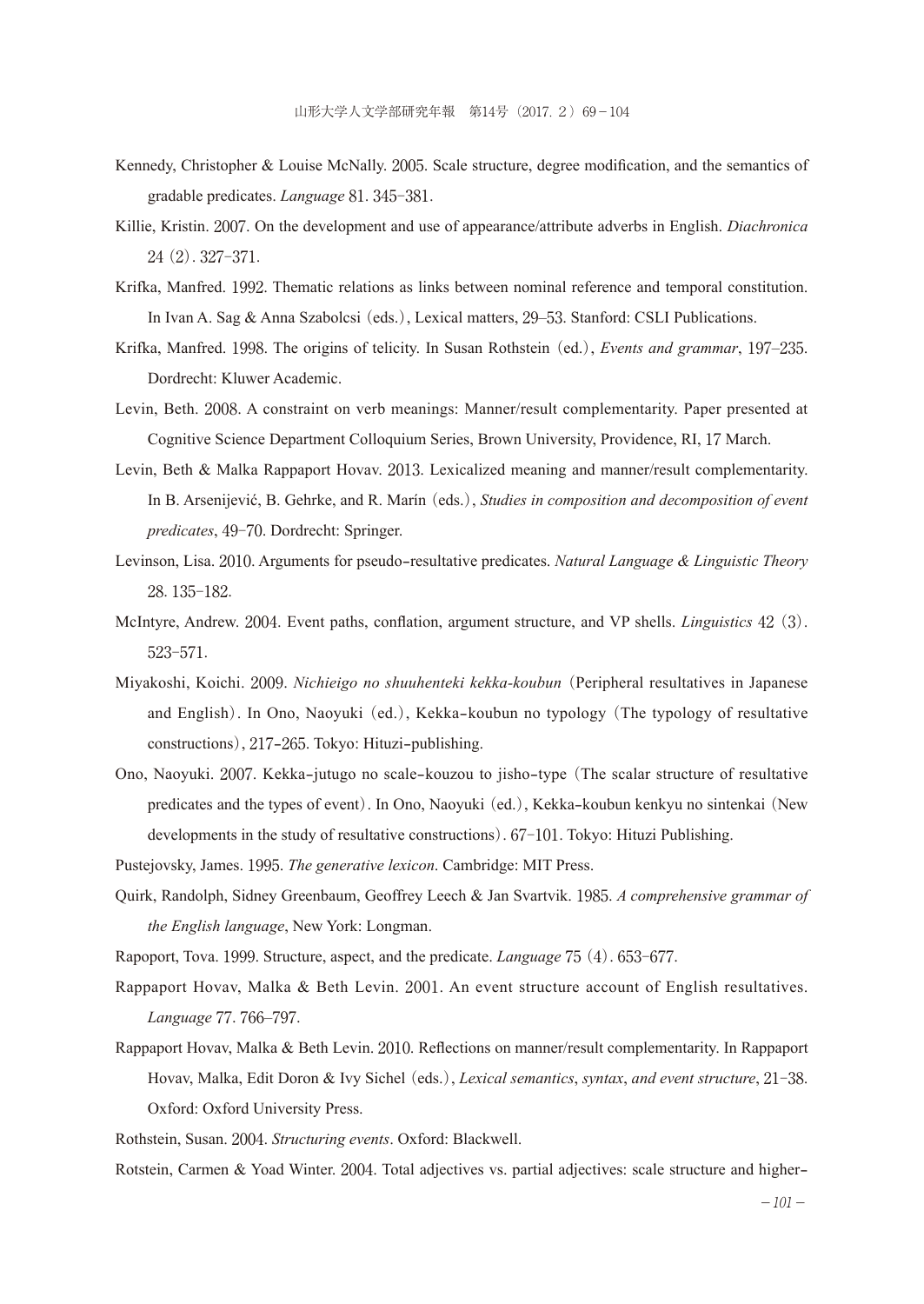order modifiers. *Natural Language Semantics* 12. 259-288.

- Suzuki, Toru. 2006. Between conventionality and compositionality: Resultative constructions deconstructed? *English Linguistics* 23. 213-244.
- Talmy, Leonard. 2000. *Towards a cognitive semantics II: Typology and process in concept structuring*, Cambridge, MA: MIT press.
- Tenny, Carol. 1994. *Aspectual roles and the syntax-semantic interface*. Dordrecht: Kluwer Academic.
- Tortora, Christina M. 1998. Verbs of inherently directed motion are compatible with resultative phrases. *Linguistic Inquiry* 29(2). 338-345.
- Vanden Wyngaerd, Guido. 2001. Measuring events, *Language* 77(1). 61-90.
- Washio, Ryuichi. 1997. Resultatives, compositionality, and language variation. *Journal of East Asian Linguistics* 6(1). 1-49.
- Wechsler, Stephen. 2005. Resultatives under the 'event-argument homomorphism' model of telicity. In Nomi Erteschik-Shir and Tova Rapoport (eds.), *The syntax of aspect: Deriving thematic and aspectual interpretation*, 255-273. Oxford, UK: Oxford University Press.

## Sources of Data

Joyce, Rachel. 2013. *The unlikely pilgrimage of Harold Fry*. London: Black Swan.

King, Stephen. 2001. *Dream catcher*. New York: Pocket Books.

Lodge, David. 1995. *Small world*. London: Penguin Books.

O'Farrell, Maggie. 2011. T*he hand that first held min*e. London: Headline Review.

Sloan, Robin. 2013. *Mr. Penumbra's* 24*-hour bookstore*. London: Atlantic Books.

Watt, Ben. 1997. Patient: *The true story of a rare illness*. New York: Grove Press.